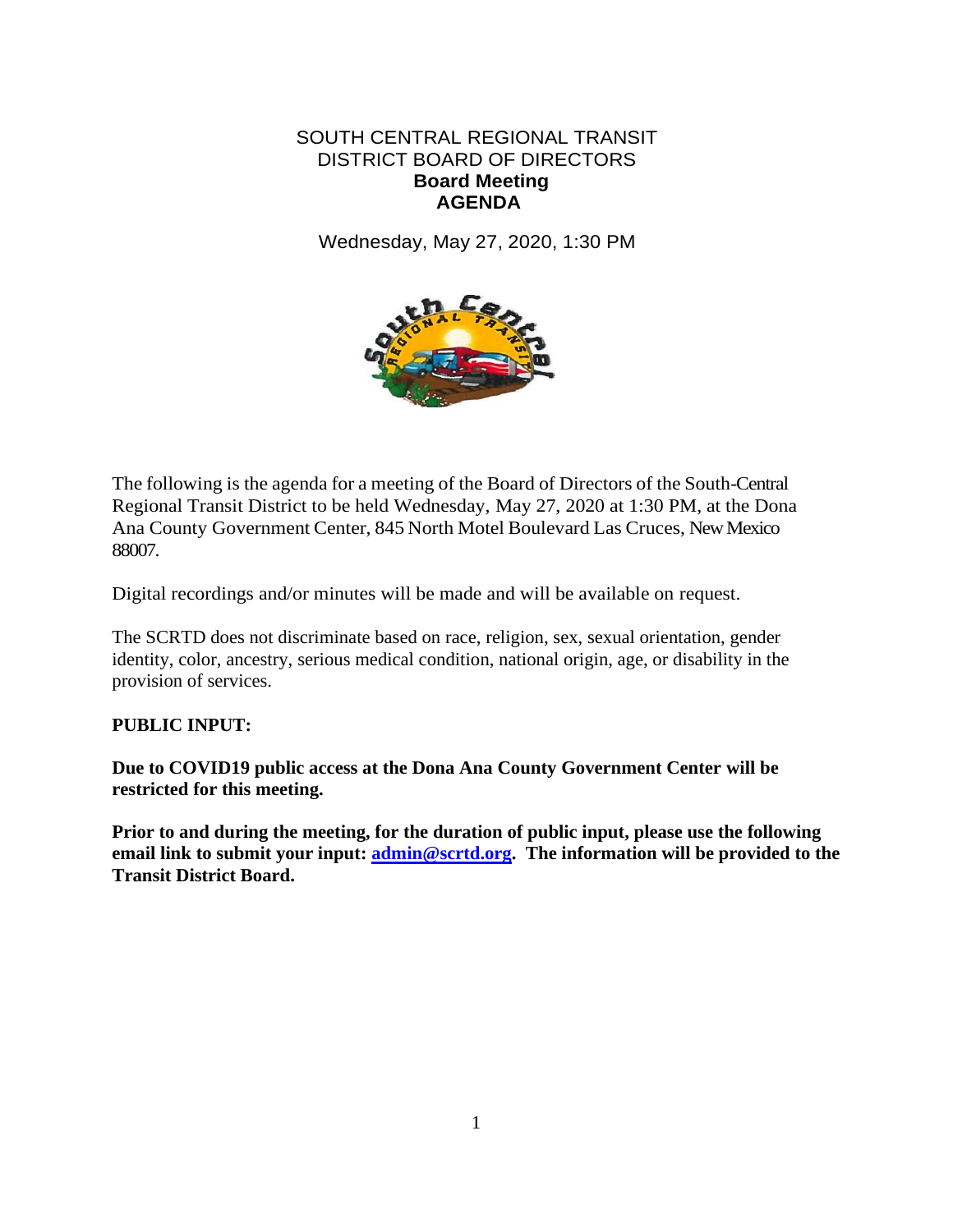#### **JOIN WEBEX MEETING**

[https://donaanacounty.webex.com/donaanacounty/j.php?MTID=m8b71c6140b86f225edb9f07a0303](https://donaanacounty.webex.com/donaanacounty/j.php?MTID=m8b71c6140b86f225edb9f07a030390b1) [90b1](https://donaanacounty.webex.com/donaanacounty/j.php?MTID=m8b71c6140b86f225edb9f07a030390b1)

Meeting number (access code): 283 897 905

Meeting password: 0527SCRTD

#### **JOIN BY PHONE**

+1-415-655-0003 US Toll Tap here to call (mobile phones only, hosts not supported): tel:%2B1-415-655- 0003,,\*01\*283897905%23%23\*01\*

#### **Global call-in numbers**

https://donaanacounty.webex.com/donaanacounty/globalcallin.php?MTID=m5356d9434bfb8fd66f52 2a838f5bfc96

#### **JOIN FROM A VIDEO SYSTEM OR APPLICATION**

Dial sip:283897905@donaanacounty.webex.com You can also dial 173.243.2.68 and enter your meeting number.

Join using Microsoft Lync or Microsoft Skype for Business Dial sip:283897905.donaanacounty@lync.webex.com

#### **Can't join the meeting?**

https://collaborationhelp.cisco.com/article/WBX000029055

IMPORTANT NOTICE: Please note that this Webex service allows audio and other information sent during the session to be recorded, which may be discoverable in a legal matter. By joining this session, you automatically consent to such recordings. If you do not consent to being recorded, discuss your concerns with the host or do not join the session.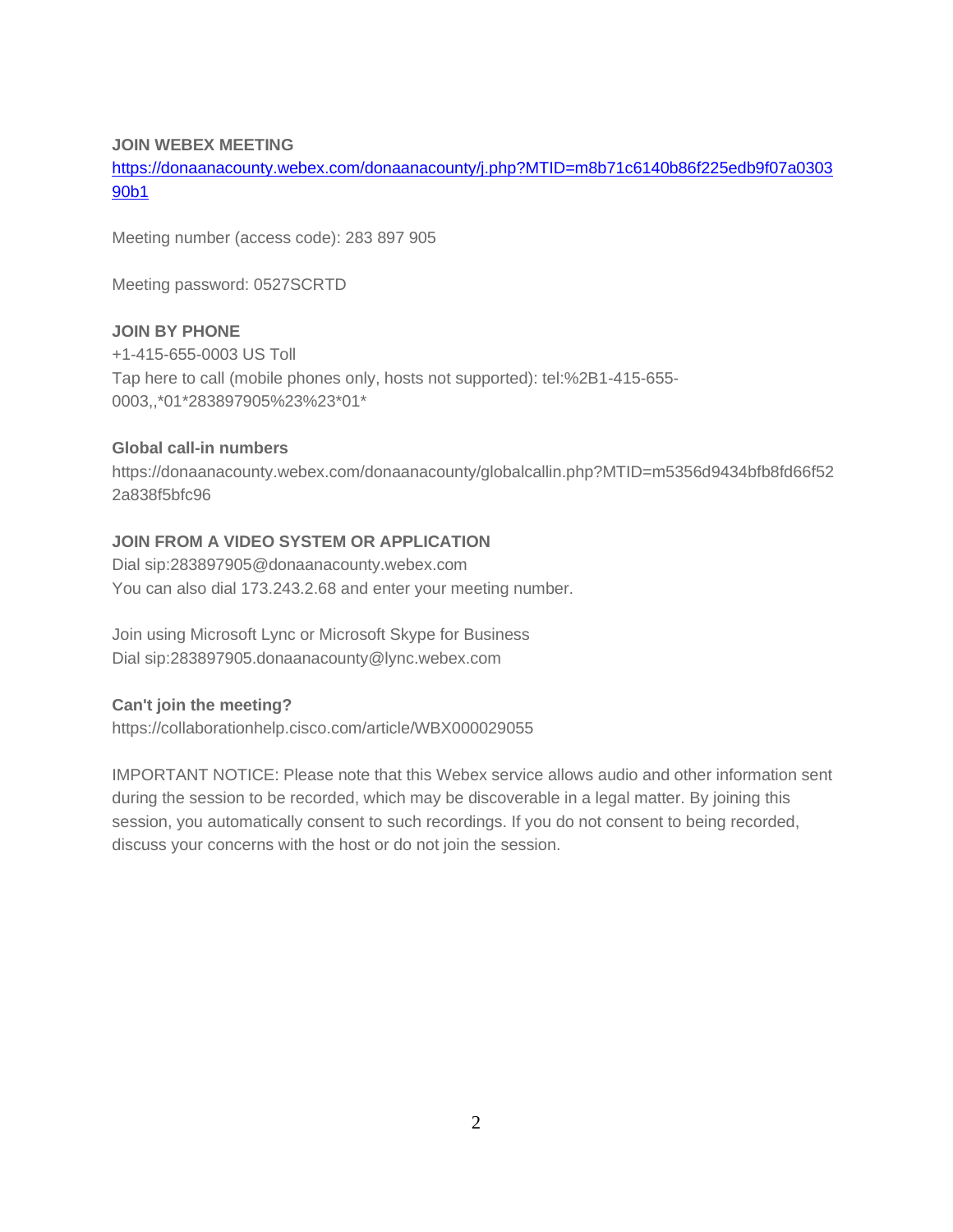#### **SOUTH CENTRAL REGIONAL TRANSIT DISTRICT**

## **BOARD AGENDA May 27, 2020**

Call to Order

- 1. PledgeofAllegiance
- 2. Roll Call
- 3. Changes to the agenda
- 4. Public Input
- 5. Approval of SCRTD Meeting Minutes of April 22,2020
- 6. First Quarter Financial Report for the Period Ending January 1 through March 31, 2020 Submission to Department of Finance (DFA) – Velma Navarrete
	- a. Present April Financials Velma Navarrete
- 7. Executive Director's Report- David Armijo
- 8. Consent items:
	- a. A Resolution approving Title VI Plan
	- b. A Resolution approving Revision to HR Handbook
- 9. Discussion and Action items
	- a. Discuss District FY2021 Budget David Armijo
		- i. Approve Resolution supporting District FY2021 Budget
	- b. Discuss Capital Grant Funding
	- c. Discuss Ten Year Service & Financial Plan Contract Agreement
		- i. Approve Resolution to award a Contract Agreement with SBLC, LLC for the Ten Year Service & Financial Plan
	- d. Discuss District Six Year Budget Progression
- 10. Board Comment
- 11. Adjourn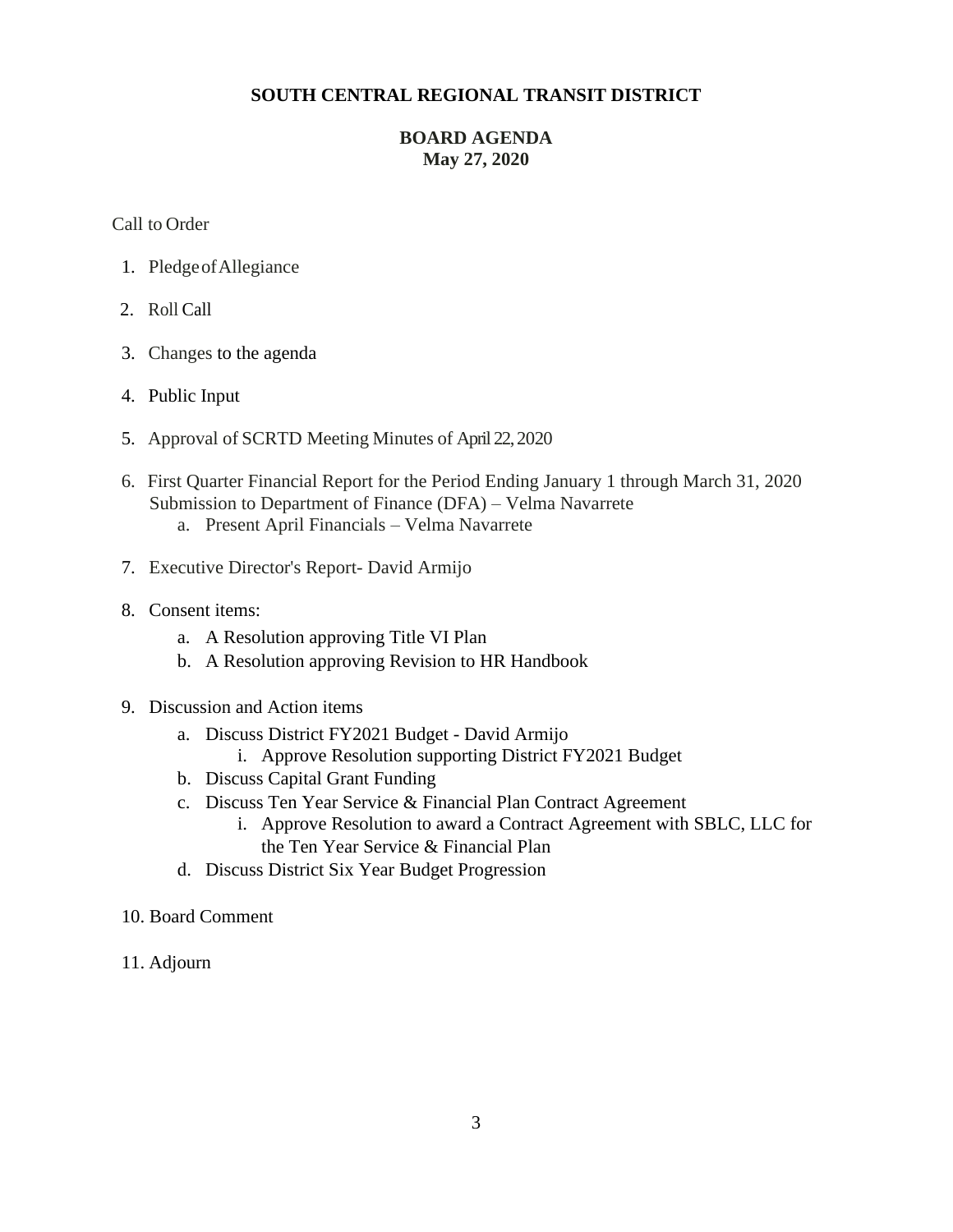# **South Central RTD Board of Directors Meeting Wednesday, April 22, 2020 - 1:30 PM Dona Ana County Government Center/Virtual/Phone 845 N. Motel Blvd., Las Cruces, NM 88007**

## **MINUTES**

## **MEMBERS PRESENT:**

Javier Perea, RTD Chair, City of Sunland Park Nora Barraza, RTD Vice Chair, Town of Mesilla Yvonne Flores, City of Las Cruces Majorie Powey, Village of Williamsburg Diana Trujillo, City of Anthony Manuel Sanchez, Doña Ana County Gerald LaFont, City of Elephant Butte James "Slim" Whitlock, Village of Hatch

## **MEMBERS ABSENT:**

**SCRTD STAFF:** David Armijo, SCRTD Executive Director Velma Navarrete, SCRTD Sara Vasquez, SCRTD

## **OTHERS PRESENT:** Mike Bartholomew, RoadRUNNER Transit

Nora Barraza called the meeting to order at approximately 1:35.

# **1. PLEDGE OF ALLEGIANCE (1:30 PM)**

ALL STAND FOR THE PLEDGE OF ALLEGIANCE.

# **2. ROLL CALL**

A quorum was determined to be present.

# **3. CHANGES TO THE AGENDA**

There were no changes to the agenda.

## **4. PUBLIC INPUT**

Gerald Smola, editor of Camino Real newspaper stated he had documents.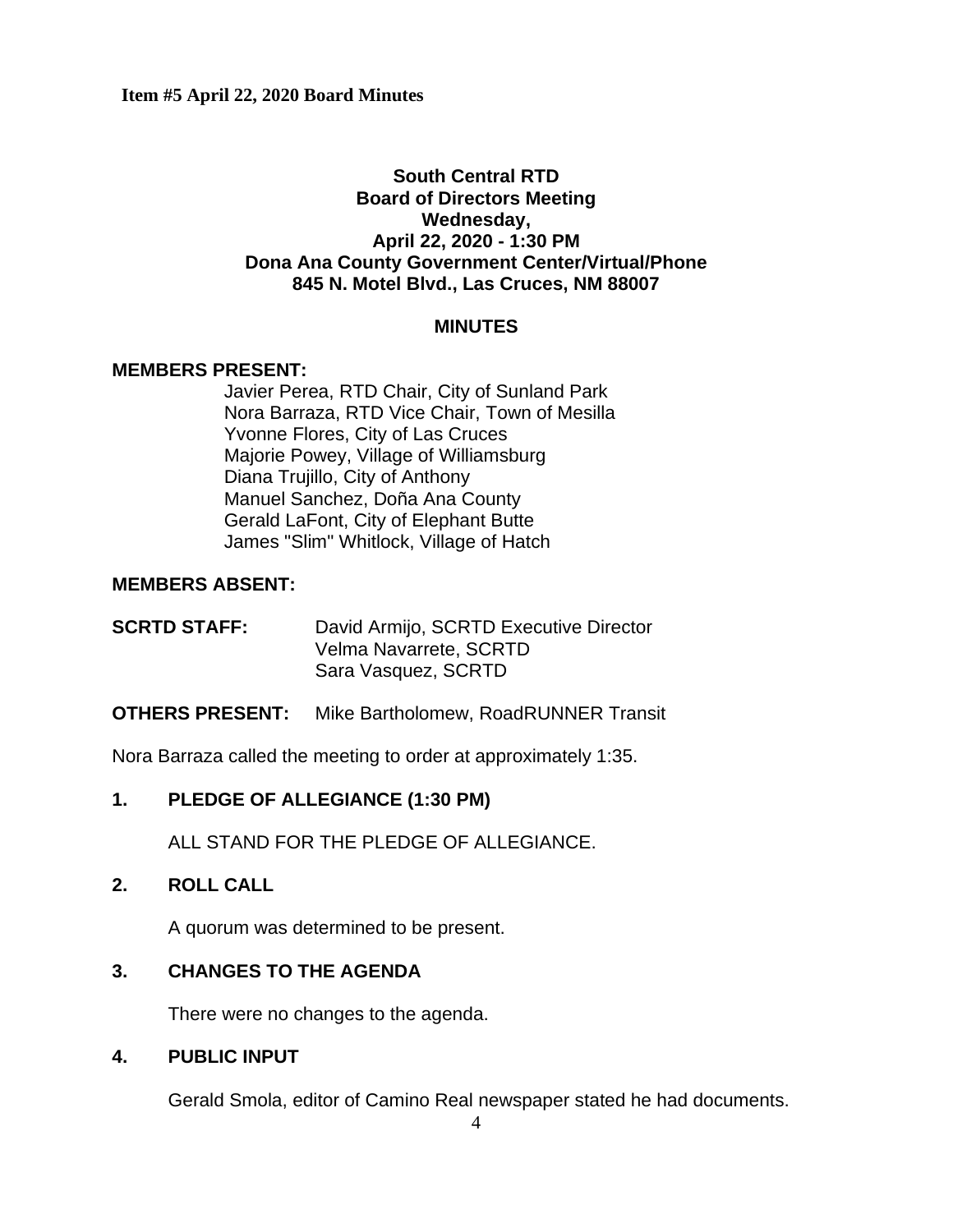Mayor Barraza stated at this time they do not have documentation and if it were to have been on this agenda, they would need prior notification and able to view the documents. Since the Board does not at this time, it was suggested Gerald Smola get with Mr. Armijo for placement on the agenda on the next meeting.

David Armijo stated on the first page of the packet is a paragraph directing Public Input.

Mayor Barraza stated public input would be moved to the end of the meeting, prior to Board Comment.

# **5. APPROVAL OF SCRTD MEETING MINUTES OF February 26, 2020**

There were no changes to the minutes. Motioned by Yvonne Flores, seconded by Javier Perea. Passed unanimously.

## **6. FINANCIAL REPORT FOR THE PERIOD ENDING February 29, 2020**

Velma Navarrete gave the financial report. Balances were Money Market \$5,000.19 Operating Account \$15,716.12, and Payroll Account at \$4,723.02 for a total of \$25,439.33. February expenditures were pretty normal for the month. The revision requests for February and the reason there are so many is due to moving over to the insurance at New Mexico Municipal League which gives the District a significant amount of savings. Workers' Compensation Insurance, Allegiance, Automobile Insurance, D&O, and even the Municipal League Insurance, these are the main change due to New Mexico Municipal League providing an umbrella type of insurance. The League is prorating the remaining fiscal year, probably owe under \$27,000.00 but a cushion was allowed.

Nora Barraza asked if it would have better to put the money into savings versus distribute and spend. Velma Navarrete stated there are a lot of expenses due to COVID-19; cleaning the shop and buses, plexiglass install for drivers, etc.

Salaries and gas increased, and Nora Barraza asked if those were going over budget. Velma Navarrete stated they were going to be right on the budgeted figure however the costs were averaged by month, she thought it appropriate to add to those two line items. These were preventive measures to come under the budget. Nora Barraza stated they need to be more on target with budgets. She expressed her concern with the Payroll Account being only at \$4,723.02.

Dianne Trujillo asked about salaries being increased only at the beginning of the year. Velma Navarrete pointed out that at the expenses are lower than January, seeing savings in recent months. No changes to payroll rates, the \$12,000 is to prevent going into the red in that line item. Nora Barraza suggested taking Allegiance and Automobile Insurance to cover the cost for New Mexico SIF. Leave all the other line items alone until seeing the need of having to transfer that money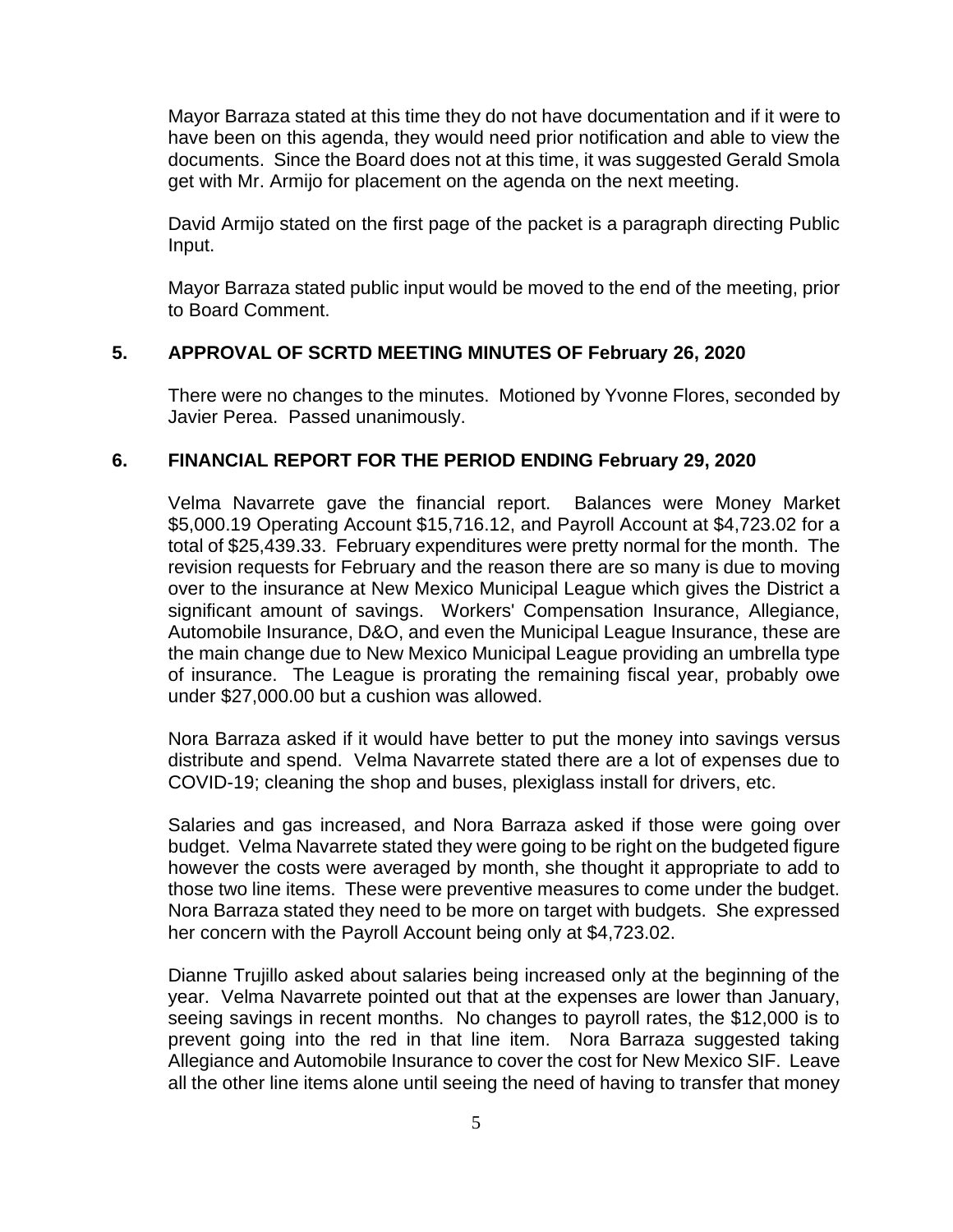into any negative accounts at this time or line items at this time. That would be her recommendation.

Manny Sanchez stated that they are going to go over March financials. Velma Navarrete stated the changes seen on February financials will be depicted on March numbers. Many Sanchez would have liked to have seen the March numbers before moving money. He would have preferred money to reserves and then additional changes in March or when April financials.

Velma Navarrete stated there were no revision requests in March.

Yvonne Flores asked if the changes were prospective, anticipating some deficiencies in other areas, shouldn't those show up in March? She said without prior approval from the Board cannot show that in March. Velma Navarrete stated these two financial reports are prepared to follow each other, if February was approved, then this is how March would look. Javier Perea suggested that if this situation occurs where a Board Meeting is missed one month, that any changes be reflected in the latest month's numbers.

Nora Barraza suggested that the only change on February would be moving Allegiance and/or Automobile insurance to NM Municipal League and leave everything else. Prepare March report as February report approved at this meeting. Do not make April changes until March is approved. David Armijo stated that if they save money and put it into reserve, they lose money. That money does not stay with the District. No savings. Budget is made through a 5311 grant through Rural Transportation of the State of New Mexico and use local match funds from the membership fees and the County grant. Whatever fees we do not expend for services, it does not roll over, all needs to be spent by September 30th. Preserving funds can only be done through membership fees to have the reserves. Otherwise spend the funds from the County grants, State grants on services, or give it back. Yvonne Flores disagrees with the statements made. She believes Velma has looked at everything well and it is smarter to move the money now.

# **7. FINANCIAL REPORT FOR THE PERIOD ENDING March 31, 2020**

## **8. EXECUTIVE DIRECTOR'S REPORT**

David Armijo gave the Executive Director's report which included the Discussion items. In the process of receiving some funding from the Federal Government through the State of New Mexico. The \$2.2 trillion aid package last month identified \$25 billion for public transit, and of that \$25 billion is for rural transit systems and about \$36 million came into State of New Mexico. The Governor has control and is making \$14.8 million will be available for rural transit systems to be distributed in two different packets. The first will be money available to the transit districts under the rural program beginning in March through the end of the fiscal year in September. Issuing a new MOA, subject to that agreement they are going to amend the online submission of our invoices. Good news is getting more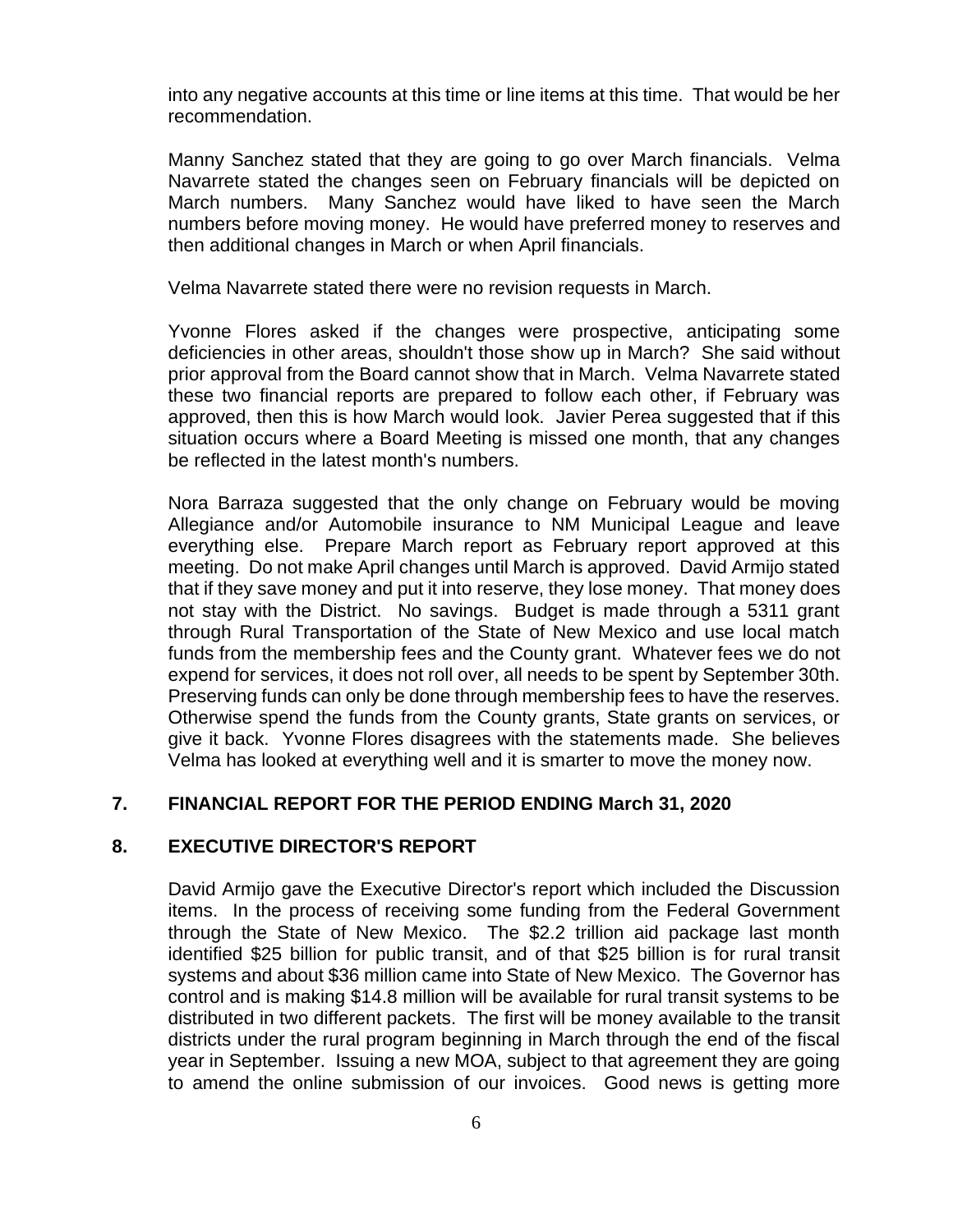money. Bad news is we do not have any money. Because of delays, and technology and getting out to the various rural transit systems, the State of New Mexico has not been able to provide any funding to the district which is a problem for us right now. Hoping funding available by the first of next month but will have gone 60 days without any resources whatsoever. And hoping the County will help. Expect in April that the financial position will change, expect to have received funding for March and perhaps some amended funding.

## **9. ACTION ITEMS –**

## **a. Approve Election of Officers for calendar year 2020**

Positions are Chair, Vice-Chair, Treasurer, and Secretary.

Chair - Nora Barraza nominated Javier Perea to remain Chair. Majorie Powey seconded the nomination. Motioned by Manny Sanchez, seconded by Diana Trujillo. Passed unanimously.

Vice-Chair - Javier Perea nominated Nora Barraza. Yvonne Flores seconded the nomination. Motioned by Diane Trujillo, seconded by Manny Sanchez. Passed unanimously.

Treasurer - Nora Barraza nominated Diane Trujillo. Yvonne Flores seconded the nomination. Motioned by Nora Barraza, seconded by Manny Sanchez seconded. Passed unanimously.

Secretary - Nora Barraza nominated Manny Sanchez. Motioned by Nora Barraza, seconded by Yvonne Flores seconded. Passed unanimously.

## **b. A Resolution Approving the Financial Statements as of February 29, 2020**

Motion by Nora Barraza, second by Manny Sanchez. Passed unanimously.

# **c. A Resolution Approving the February Budget Adjustment**

Motion by Nora Barraza but only where we take money from either Allegiance or Automobile Insurance and create a new line item for New Mexico Self Insurers and that be the only budget adjustment at this time. Not seconded. Motion fails.

Motion by Manny Sanchez for Budget adjustments as requested, with some reservations though, second by Yvonne Flores. Diane Trujillo asked what the reservations were. Manny Sanchez stated he shared the concerns of Nora Barraza. Would have preferred this happen in the current or most recent financials. Diane Trujillo concurred with Nora Barraza as well. Yvonne Flores stated the reservations have no substance. Yvonne Flores,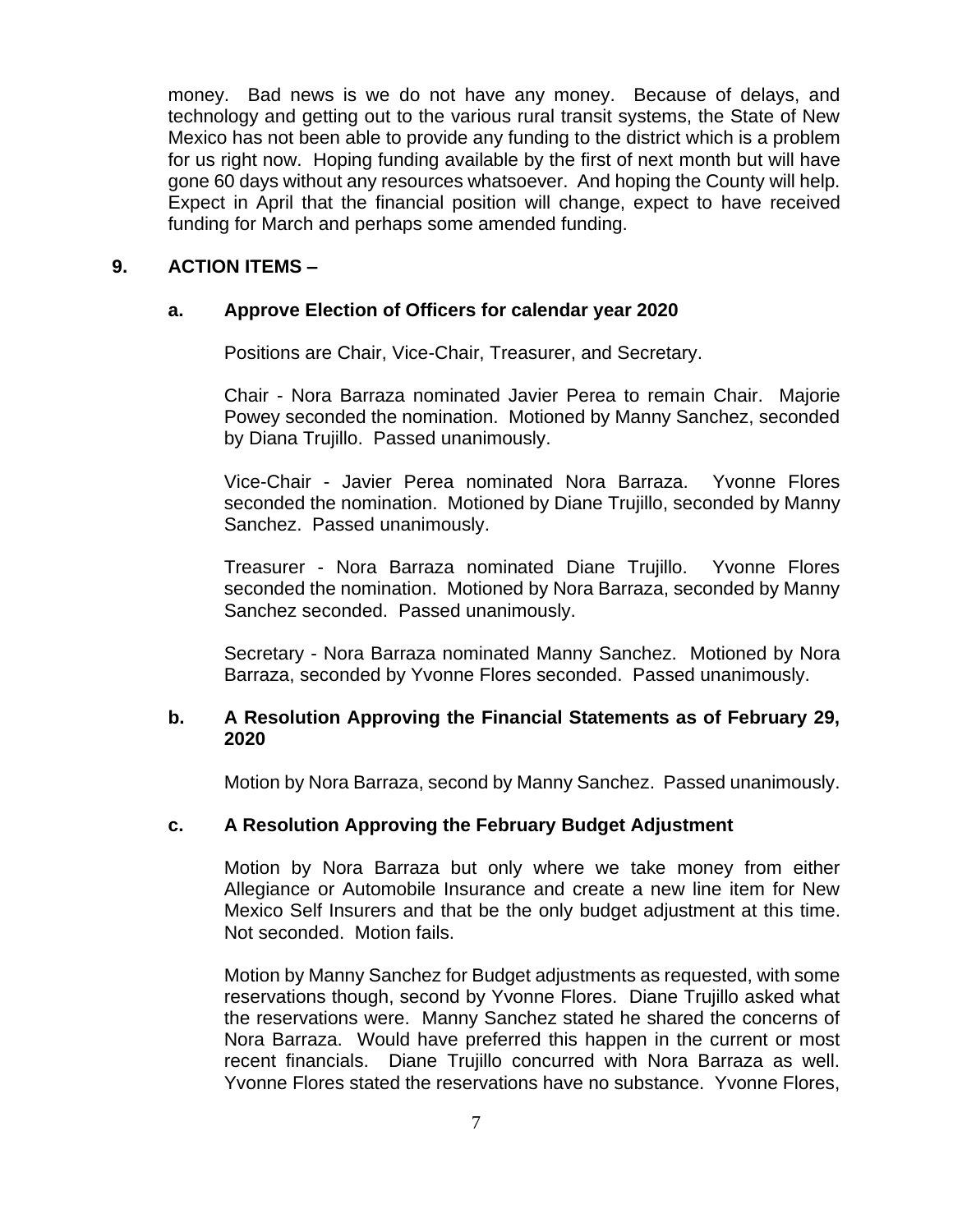Majorie Powey, Manny Sanchez, Gerald LaFont, Diane Trujillo, Javier Perea, and Slim Whitlock voted aye. Nora Barraza voted nay. Passed 7:1.

## **d. A Resolution Approving the Financial Statements as of March 31, 2020**

Motion by Manny Sanchez, second by Yvonne Flores. Yvonne Flores, Majorie Powey, Manny Sanchez, Gerald LaFont, Javier Perea, and Slim Whitlock voted aye. Nora Barraza and Diane Trujillo voted nay. Passed  $6:2.$ 

## **e. A Resolution Approving the Title VI Plan**

David Armijo when bus service started in 2006, we did not have a Title VI plan. A lot of discussions on how to qualify for funding. Also looking at grant opportunity for "Bus #6" from El Paso MPO. The El Paso MPO required have Title VI program. We adopted their program. Recent review the State and we were asked to replace MPO Title VI guidelines and to utilize the one that they had provided by the State of New Mexico. Approving today are essentially guidelines drafted by the State of New Mexico on our behalf that address these Federal requirements which are requirements for civil rights. This is provided on the website. This plan is far better plan due to it reflecting more of what is being done here in New Mexico versus El Paso.

Motion by Yvonne Flores, second by Manny Sanchez.

Nora Barraza stated she just received the document this morning and has not had an opportunity to review and cannot approve until she can review. David Armijo stated this document was with the March agenda/packet, though that meeting was cancelled. Yvonne Flores stated the revised Title VI plan updates the current plan to meet Federal grant requirements. She recommends approving because do not want prospective Federal funding grants to be rejected because of noncompliance.

Javier Perea asked if there are any financial implications of things we might have to adjust to come into compliance. David Armijo stated the State of New Mexico has given us an extension when they did the review that will last at least into the next fiscal year which is either our calendar year July, or this coming October. Our goal is to get this in place so no problems with the grants. Looking to get a grant award in about two weeks.

Majorie Powey asked looking at the Title VI there are a lot of questions but no answers on there. David Armijo stated what is being looked at is the chart, statistics for people with disabilities and different aspects of that. That table of questions was sent to the State and as of today they have not replied. Majorie Powey states she does not have the right version because there are no answers to the questions. Looks like up to #14 is answered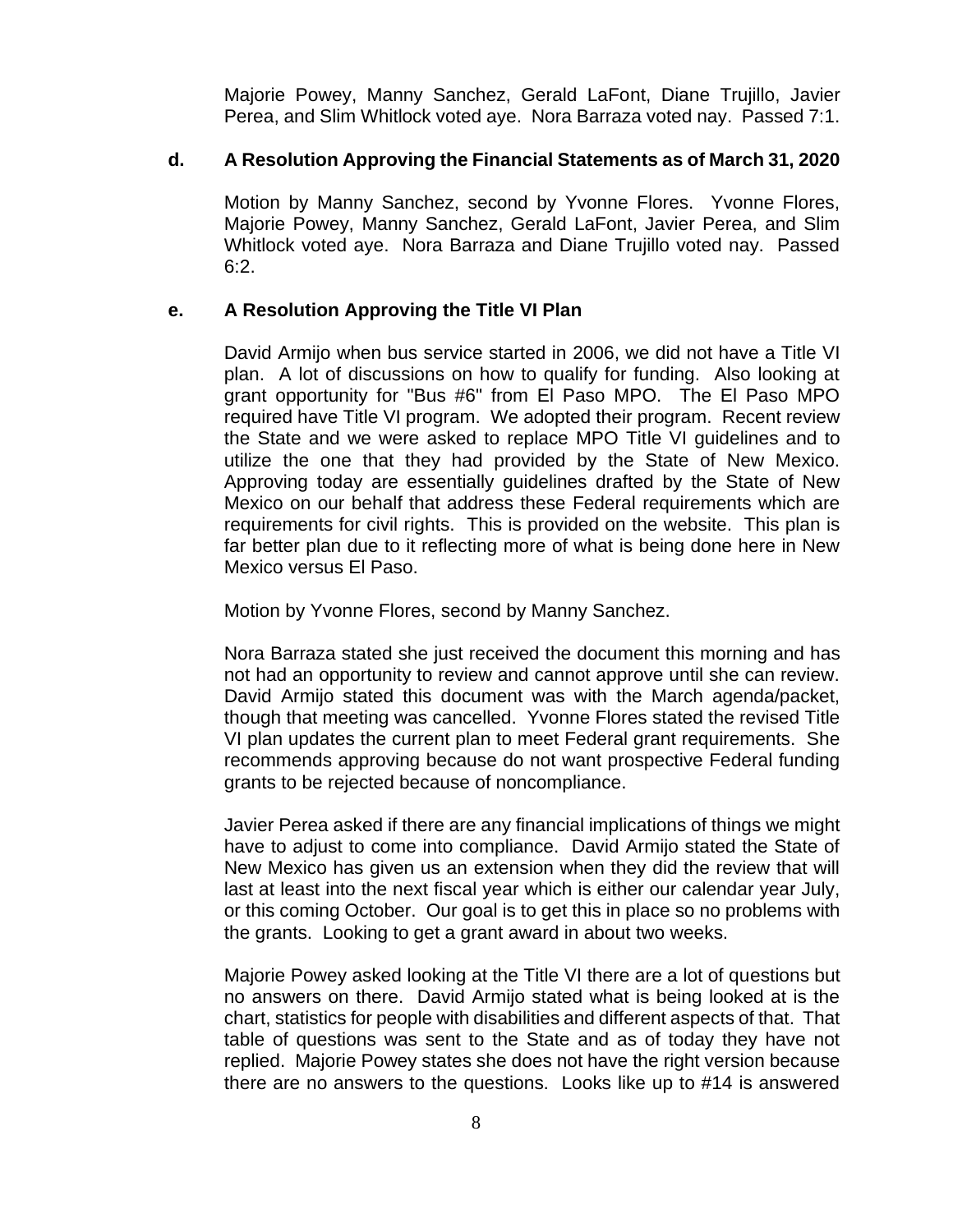and then starting with #15 through 30 no answers on her form. David Armijo stated it is the wrong document and suggested bringing the item back next month.

Motion by Nora Barraza to bring this to the next regular Board Meeting, seconded by Majorie Powey.

Yvonne Flores stated the Board's role is to approve the plan and then incumbent on David Armijo to fill in the information that is requested. Javier Perea asked again if bringing it back next month would be okay. David Armijo stated it would be fine. Nora Barraza, Majorie Powey, Diane Trujillo, Javier Perea, and Slim Whitlock vote aye. Yvonne Flores, Manny Sanchez, and Gerald LaFont voted nay. Passed 5:3.

- **f. A Resolution Approving Membership Fees Amendment**
- **g. A Resolution Approving Modification to SCRTD Bylaws**
- **h. A Resolution Approving Revision to HR Handbook**

These were moved after the Discussion Items.

## **10. DISCUSSION ITEMS**

## **a. District FY2021 Budget Presentation**

David Armijo stated this includes budget development, three-year performance statistics, goals for the coming year, financials including revenue and expenses, and into detail of financial staff and benefits, similar to last year. Budget is under development. Meetings scheduled with Commission have been postponed and not physically met in over a month. Budget submission to the County was made available to the Board last month. This budget includes significant increase in service to South County, more the area 83 Sunland Park route which will dramatically increase ridership and services. New revenues from Sunland Park. Picking up where Sun Metro was before. Budget assumption also to build operating reserve. Fifteen categories for performance. First/second of March we were at record pace of 4,000 or more rides a month and anticipate adding 80,000 to 90,000 rides with the Yellow Route. Beginning September/October 141,000 rides which has been reduced due to social distancing and service adjustments. On the mileage just under 300,000, finish this year at about 350,000 and adding about 59,000 miles on the Yellow Route up to over 400,000 miles. Service hours will grow from just over 10,000 to just shy of 17,000, 16,915. Revenues and administrative cost line item 8, the Fare Box Recovery which has been running about 2%, will jump to about 11% and making us very competitive in the marketplace. Costs per hour will come down from \$72.58, \$75.14 this year, and actually it will be down to \$62.97. Seeing efficiencies even though adding services and more costs and more people to operate those services. Cost per mile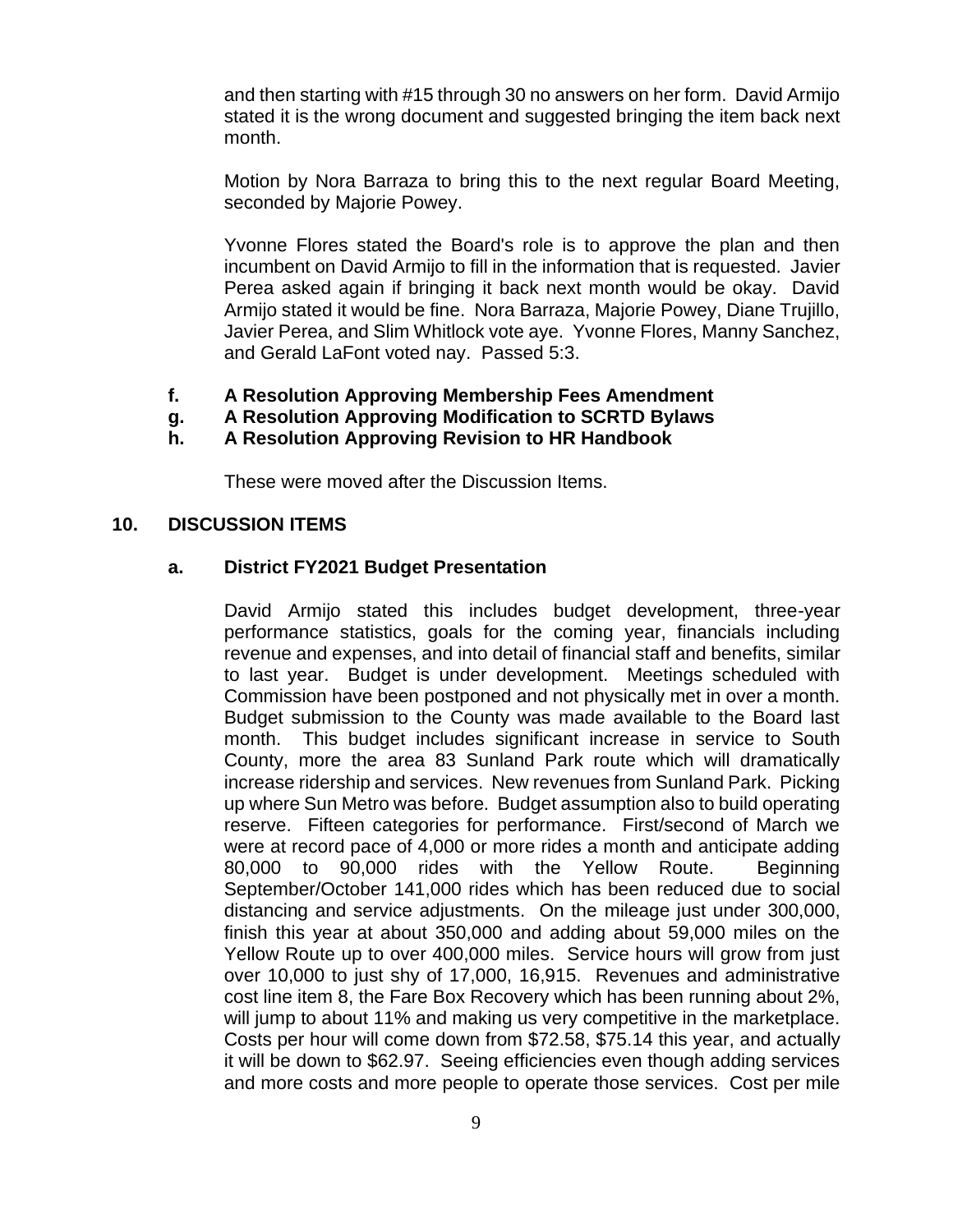remains pretty flat. Route from Sunland Park/Santa Teresa into Downtown El Paso through Paisano Transit Center is not a long route, but it runs a lot, seven days a week. Cost per operating hour down to just under \$50 an hour and cost per trip will be down to \$5.97. Efficiencies gained, trips per mile go up, trips per hour, now at 3.5 passengers per hour will go to 8.36 passengers per hour.

Looking at achievements, four categories; first bus service. District executed bus service based on five-year plan. Carried about 41,000 for this fiscal year with over 300,000 miles. Initiated new service, Garfield/Hatch to New Mexico State University. Added two mid-sized buses in the fiscal year and secured funding for three more buses going into 20201. Secured service agreement with Gadsden School that now pays money for the students every month. Provided emergency aid to Doña Ana County, migrants from last year of about 8,700 people.

Other achievements, on the education front, Sharon Thomas worked hard helping the District on a number of programs; one is the Early College High School program helping students learn to use transit. Also added new Green Route to Garfield/Hatch where teachers asked to schedule service and just got that working and ridership more than doubled in February/ March and unfortunately that stopped when school stopped. Workforce talent collaborative has been working.

District activities for the five-year on the finance front. Acquisition of the bus service between Downtown El Paso and the Sunland Park/Santa Teresa as mentioned. Successful in getting funds, CMAC money El Paso MPO makes available with a total of \$1.3 million. Secured total grant funding of \$1.5 million from multiple sources. Got funding last year from the legislature and used money to acquire our bus facility, although numbers higher than thought, still saved substantial amount. The annual savings for switching insurance to New Mexico Municipal League was quite substantial, estimated at close to \$65,000 annually, almost half the cost of previously. Received a clean audit.

Regional planning front, RFP out right now, hoping a little more interest this time. Had this out last Fall and hoping to get somebody on board to begin that work to look at services not just in the five-year window but a ten-year window. Also successful in passing drug test audit and State was impressed. National Transit Data report successfully completed and filed. Conversations with NTD, why our ridership continues to grow when others do not, and we continue to say we are constantly in a startup mode. Also invited by the City of Las Cruces to look at a trolley type system and right now just providing technical assistance to the workforce. Grant funding of \$124,000, contract awarded by the State with half coming from the State and the other half hope to come from the County. Tried a year ago and were not successful. We did get a vehicle. Also doing more advertising on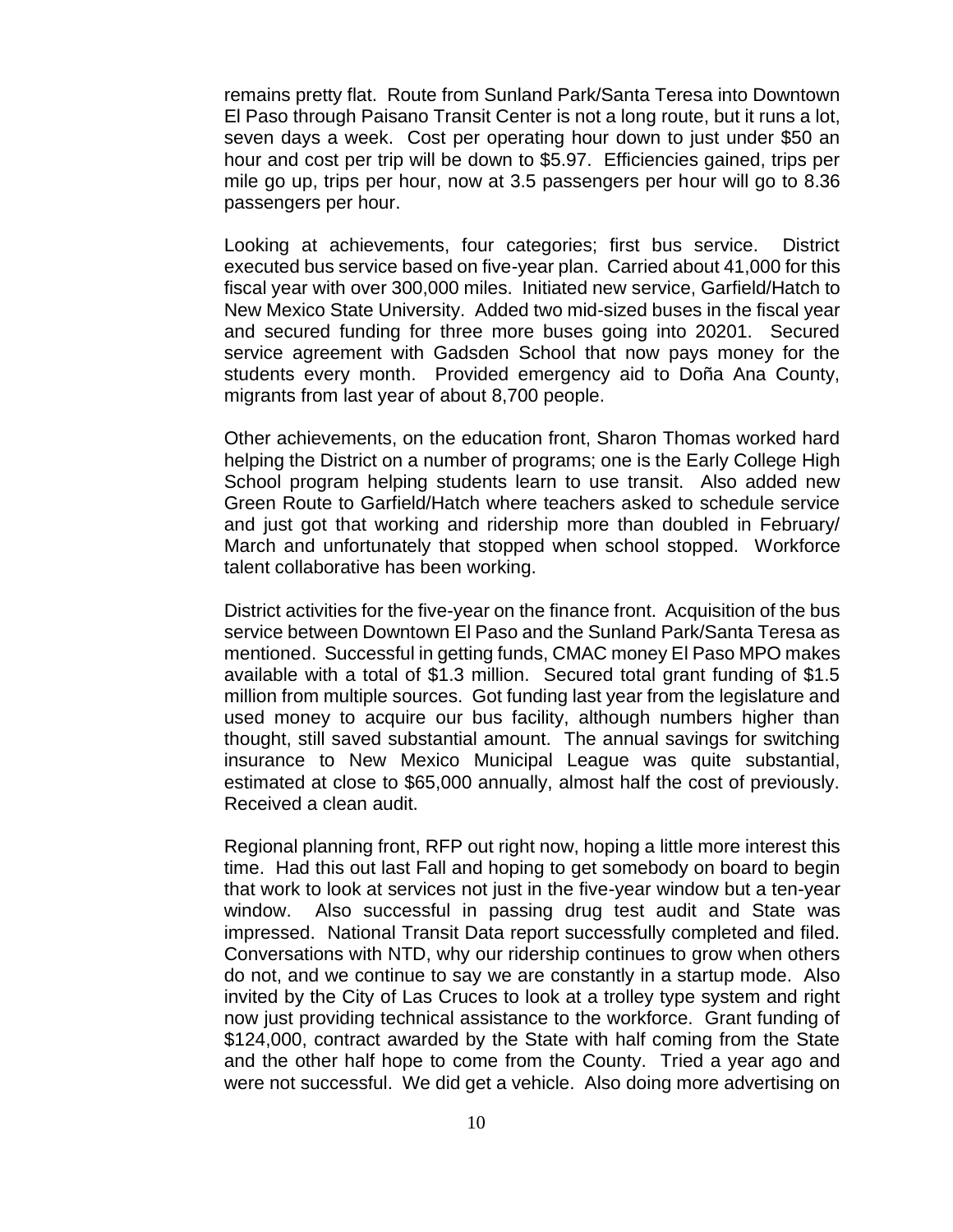community programs. We did get some money for advertising and hoping to do more.

Rural transit service planning, we have seen grants continue to expand. Hoping when we get grant award in May there will be enough funding to extend into Sierra County. Already have a request to help Sierra County with the foodbank, one to two days a month starting the first week of May.

On FY20-21 goals, we are adding a hybrid electric bus, two low-floor 35 foot buses, they do not require a lift, less costly, more accessible. This would be the Yellow Route so possibly yellow painted buses. Also looking at Silver Route but that is in design to connect other services in Sunland Park area. Looking at membership fees, and perhaps branding the entire system. One of the complaints is that the buses are white, and they look like every other bus. Goals also to start with the pilot program next fiscal year; securing more federal funds to acquire buses and renovate the bus manufacturing facility which is in the works. Ridership growth has been good.

Majorie Powey asked about delivering the food boxes up to Sierra County. She can look at getting volunteers. Why are they packaging them in such heavy boxes? For a lot of seniors, it would be better if we could break them up to leave them on their doorstep. David Armijo agreed and will talk more about it. Good project for the transit district to help out.

Nora Barraza asked when anticipating bringing a route back to Mesilla. David Armijo stated that it comes down to budget. One of the concerns with the State is David does not feel we are getting our fair share of funding. They disagree with him. With additional ridership from Sunland Park, 23 agencies in the state and we are #21, and then moved up to last time we were #11 or 12 in the State. With the ridership and current fiscal year projections we will move up into the top five or six agencies so it really comes down to them giving us enough funding so that we can do what we are doing. We are very dependent on the match from the County. Transit districts to the north all have dedicated sales tax, we do not. Without a dedicated funding source, we will be limited in the kind of things that we can do going forward. Nora Barraza stated they are paying membership fees and she needs to justify to her Board of Trustees what is the Town benefiting from paying the membership dues to the SCRTD.

David Armijo stated moving on to District goals. These are just a baseline; maintain and operate. Currently have four routes, Red, Green, Turquoise, and Purple, just maintaining those routes as they are now, not even increasing service frequency: only running Monday through Friday, not weekends, not nights. Adding the Santa Teresa/Sunland Park/El Paso which we will call the Yellow Route in the coming year, adding the pilot route and try to do that as a flex service as it will qualify for the 5311 funding in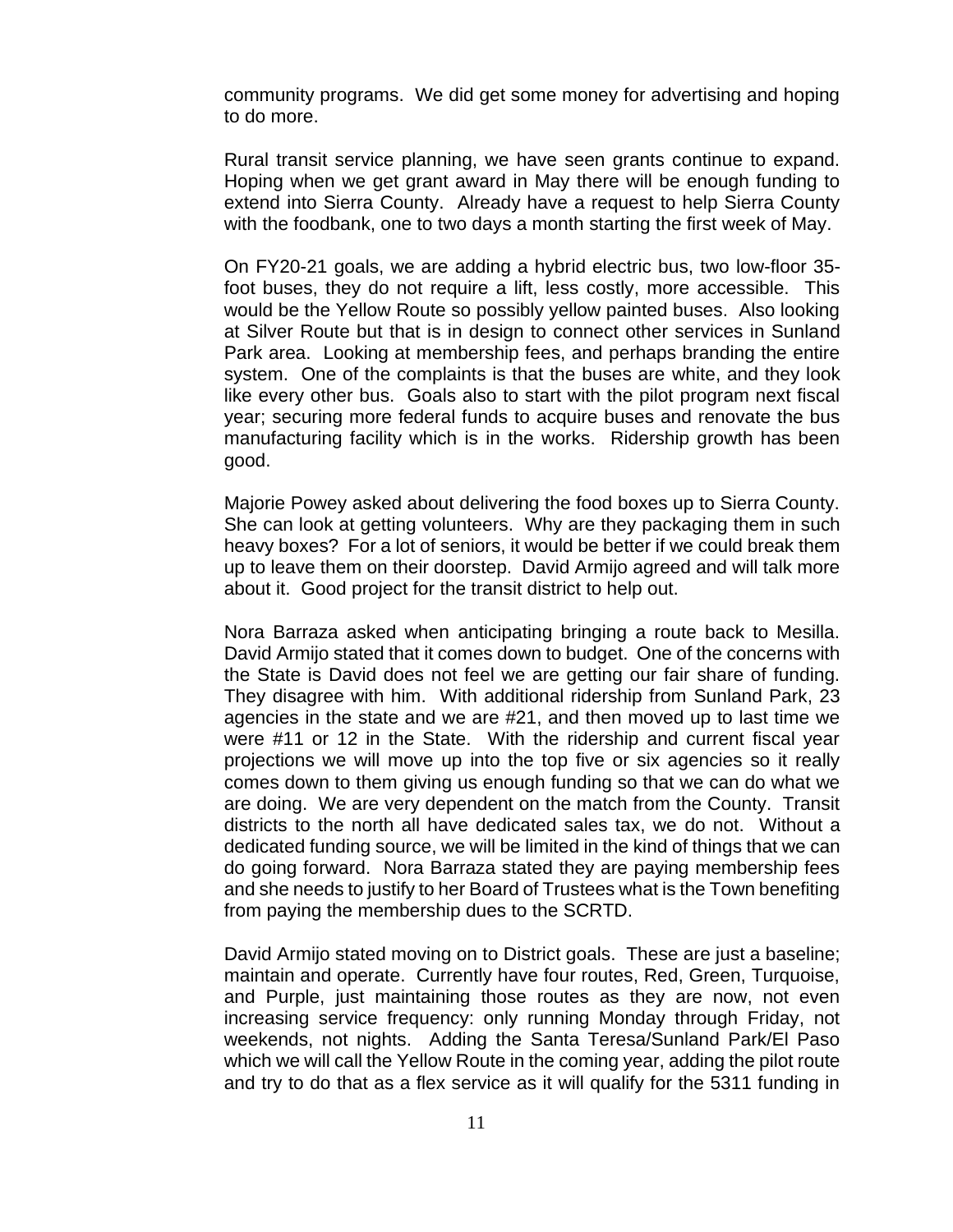the future, so beyond the pilot period can continue to fund. Provide services in the Picacho to Doña Ana Village and Las Cruces. Limited, one van, one operator, 8:00 to 5:00 type of service that could route deviate so some demand response.

Looking at increasing ridership, probably 100,000-plus or more over what we are doing now. projects to conclude before the end of September include radio acquisition, non-revenue vehicle that is budgeted in the current year, and parking renovation that is subject to RFP going out in the next 30 days. Also coordinating the acquisition and manufacture of two hybrid electric buses. Those are hold because of the COVID-19. Improving communications with website, social media, and other sources which could include the installation of new bus stops and schedules. We did program some money for bus shelters in the coming year. Might want to think about a new fare system since it is the same since we started.

Nora Barraza asked if it was possible to add the Town of Mesilla as one of the pilot programs. David Armijo stated absolutely. In the ten-year plan do more analysis because the Town of Mesilla does have a contract with RoadRUNNER. Red Route at University of New Mexico/Convention center could have a quick route and could add that to the long range plan. Nora Barraza stated she is talking more on-demand as that is more of a problem in the Town of Mesilla. She stated with the contract with the City there is an area that after that they will not service, so she is looking more for disabled, handicapped families that need access for public transportation from their homes to the doctor, hospital, dialysis, etc. David Armijo asked for a copy of the agreement to work with RoadRUNNER or enhance the agreement.

David Armijo stated the financials you see a comparison chart, similar to last year. Current fiscal year at \$571,000 for salaries and then up to \$896,000. Three-percent increase on salaries for healthcare benefits. Expenses this year are about \$1.1 million and next year \$1.6 million. Revenues, operations and capital, balance out at \$1.6 million as well as for expenses. Substantial increase in services providing and getting revenues.

Nora Barraza states she is leery for State to provide funding or increases in funding just for the fact of the crisis presently going through. David Armijo stated that it is a misnomer that these are State funds. The State of New Mexico provides no money for anybody for transit. These dollars are gas tax and fuel dollars, already budgeted. The CARES Act is budgeted other funds. Feel comfortable these are real numbers, not coming from the Governor through the Transportation Department, coming from the Federal Government as it comes into the State of New Mexico and gets distributed. He feels confident these are real numbers. The State of New Mexico operates one year in arears, so the funds showing is money for last year. If we were looking at 2022, the that is correct.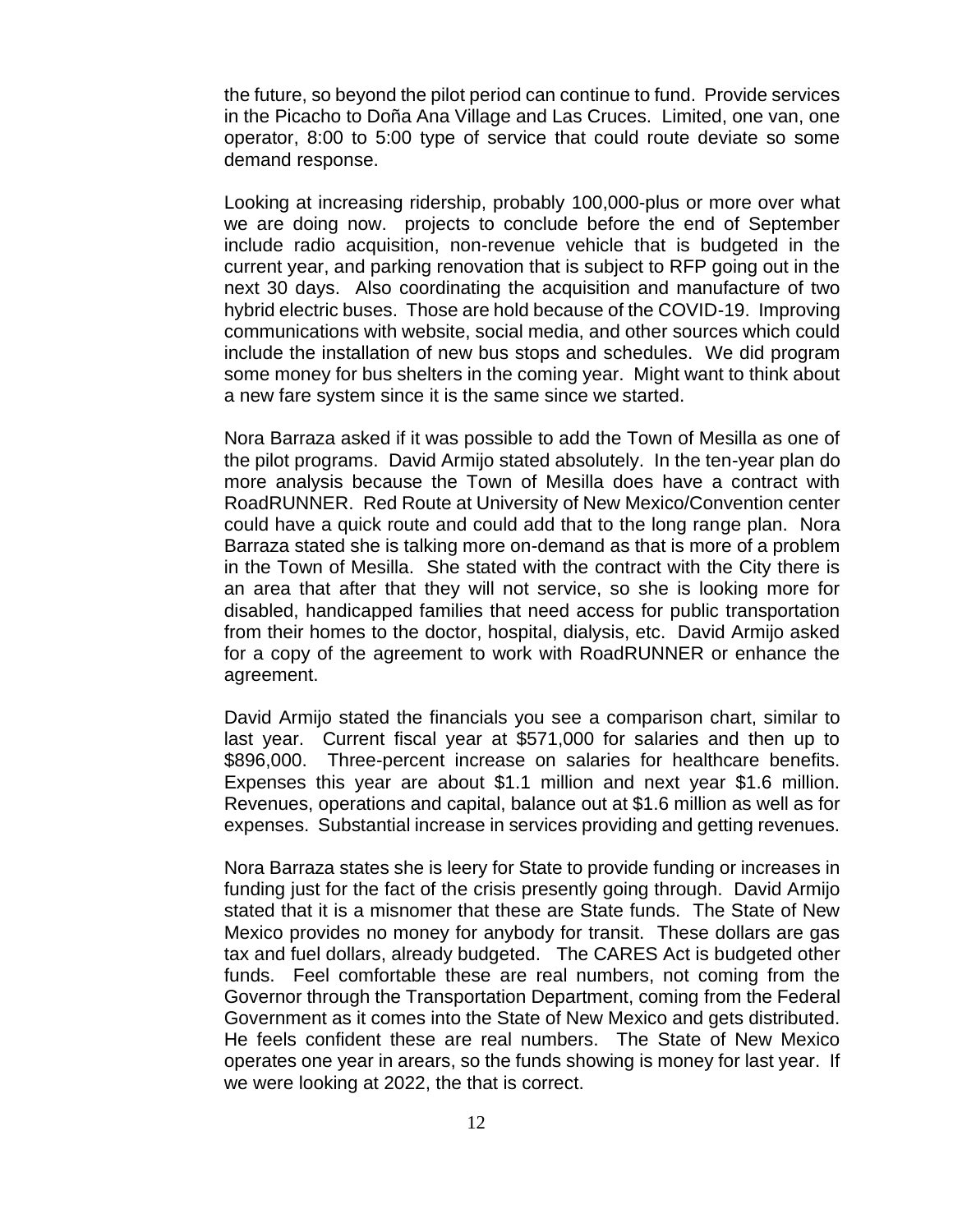David Armijo looking at services on the Yellow line at 7 days a week, requires us to add additional dispatcher to handle nighttime service as that service will run from 6:30 a.m. to about 10:00 p.m. Adding another maintenance technician as adding another 60,000 miles of service. Operators, two shifts each day, plus the weekend, adds up to about four more operators. Holiday and vacation day bank have enough funds available. FICA is 0.76%, second column is workers' compensation, and then health insurance, second to last is unemployment and the PERA.

Nora Barraza asked what the (C) stands for. David Armijo stated it is the cost times percentage, take into account the employee. Nora Barraza asked if that did or did not include salary increases. David Armijo stated flat, no increases in.

Diane Trujillo asked if David hired anybody new this fiscal year. David Armijo stated hired new people but positions, last year added maintenance supervisor and the HR position are the two new positions. Going forward the only new position is the marketing assistant.

#### **b. Membership Fees Amendment**

David Armijo stated he brought this forward in February as the membership fees have not been increased since November 2003 and might not have always collected the fees until a few years ago. Programming at \$0.50 per resident for the service area, based on number of residents in the service area which will be updated with the new census, and then actual rate. CPI number ran using Federal Reserve and that showed increase on average of 2% or more a year. If we calculated it out, we are at 24.7%, rounded to 25% then brings to membership fees which right now generate \$107,960, if add CPI index from 2006 into it, adding roughly 125% which is increase in the balance. So actually, go from \$0.50 to \$0.625. Brings the number up on each of the Districts and generate additional revenue for the CPI of \$26,990, total \$134,950. Part of his goal in the budget is to utilize the membership fees for the coming year as a baseline for our reserves.

Javier Perea asked on the Consumer Price Index, using the category for Urban Consumers. David Armijo stated he is using Federal Reserve data. There is not a rural index.

Yvonne Flores stated the Town of Mesilla does not have a ridership why is there a budgeted revenue and all of that line. They are not being serviced so how does that work. David Armijo stated it is based on population not ridership. The bylaws are based on the intergovernmental agreement that created the transit districts in 2003, fourth district to form in 2006, the other districts formed earlier. In the MOU or the creation of language for legislation the original grant agreement stipulated all this information that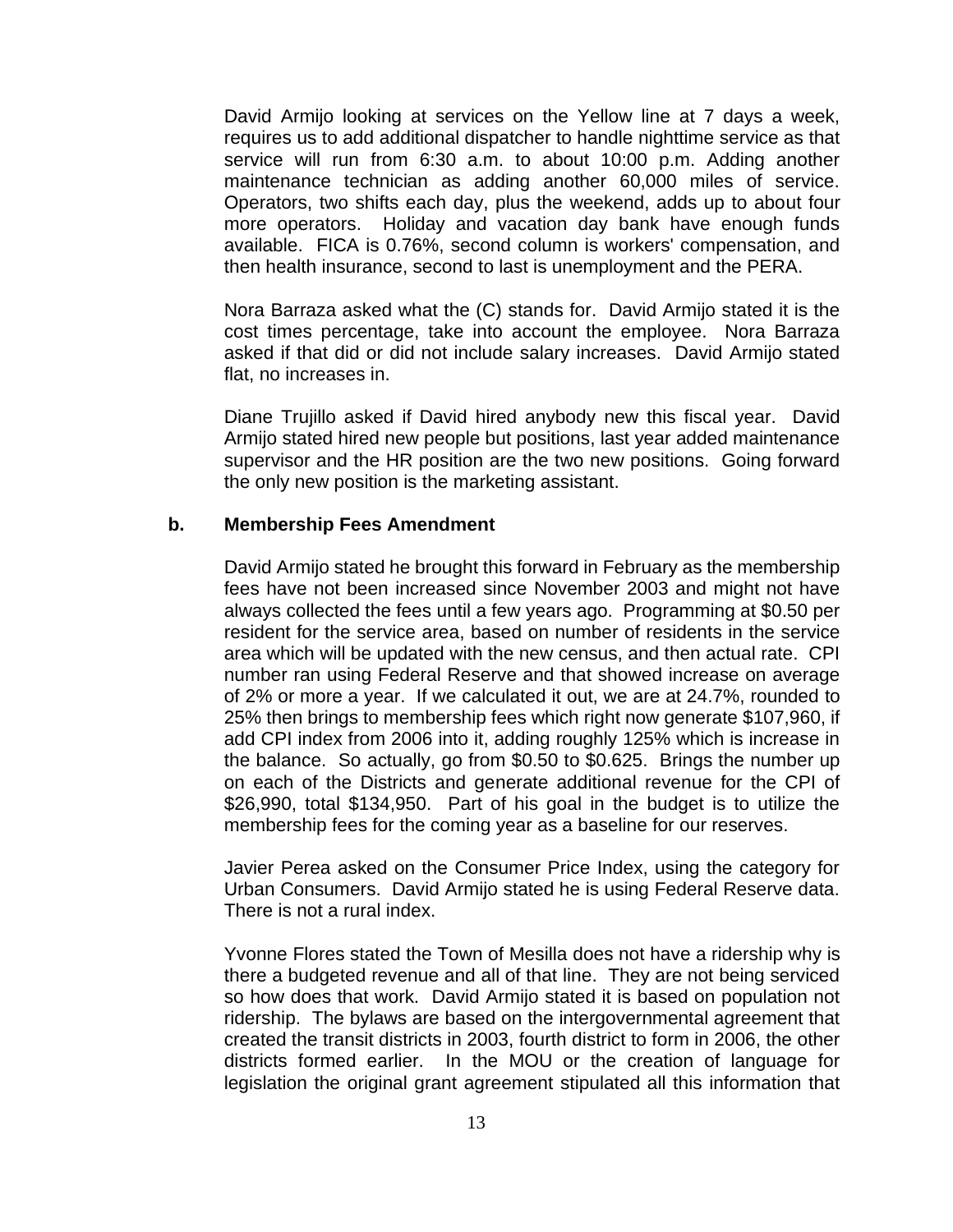would then later become the bylaws. We could determine membership fees based on a vote of the members in that we would establish these numbers based on our population for each of the jurisdictions. It is not based on ridership, it's not based on services, it's purely based on the number of individuals who live in each of the member jurisdictions. The rate was determined at \$0.50 for the number of persons. Yvonne Flores asked when this was established by statute presumably by the State of New Mexico somehow it was determined that Mesilla would be included in this general area, but ridership service is not necessarily a qualifier. David Armijo stated they are working toward ridership in those areas. In the initiative of 2014 with an attempt to get a sales tax initiative that would have distributed more bus services into Sierra County and into other areas including Mesilla and going down south into Berino and other areas. Since no resources, not able to accommodate that.

Javier Perea stated we did have a route running though Mesilla but that got cut or rerouted. David Armijo stated it got cut, was the Blue Route.

Manny Sanchez added, look at areas, Hatch in particular just got service at the end of October. The ultimate goal is to continue on into Sierra County as well as explore opportunities to provide service back to the Town of Mesilla. All members have been a part with the anticipation that we would all eventually have service throughout this area.

Nora Barraza stated that when the Blue Route was cut was right after her surgery and she was more out of it. She really wants that route to return. The City of Elephant Butte and Town of Williamsburg for a while their membership fees were waived for a time. Sierra County pulled out and T or C pulled out. Thanks Town of Elephant Butte, Village of Hatch, and Town of Williamsburg for remaining. Second point, with the crisis right now, do not know that an increase in membership is a good thing for small municipalities, maybe City of Las Cruces and Doña Ana County.

Javier Perea stated the census is happening and we will have fresh data. He expects his municipality to increase 1,000 to 3,000 people. Has that been taken into account? David Armijo stated as he looked at the population adjustment, he does not thing it will be as significant as what we are talking about with the CPI. Population will grow somewhat over the tenyear period, but we did an update at midyear, so the numbers are in there are from the 2015 update of the census. The changes to the population will not be significant. What is significant is the CPI. The real problem is we do not have a CPI factor. Javier Perea stated he would feel comfortable proposing waiting for the first quarter to pass by just to know what the impacts are going to be. Tax payments are delayed two to three months from the State.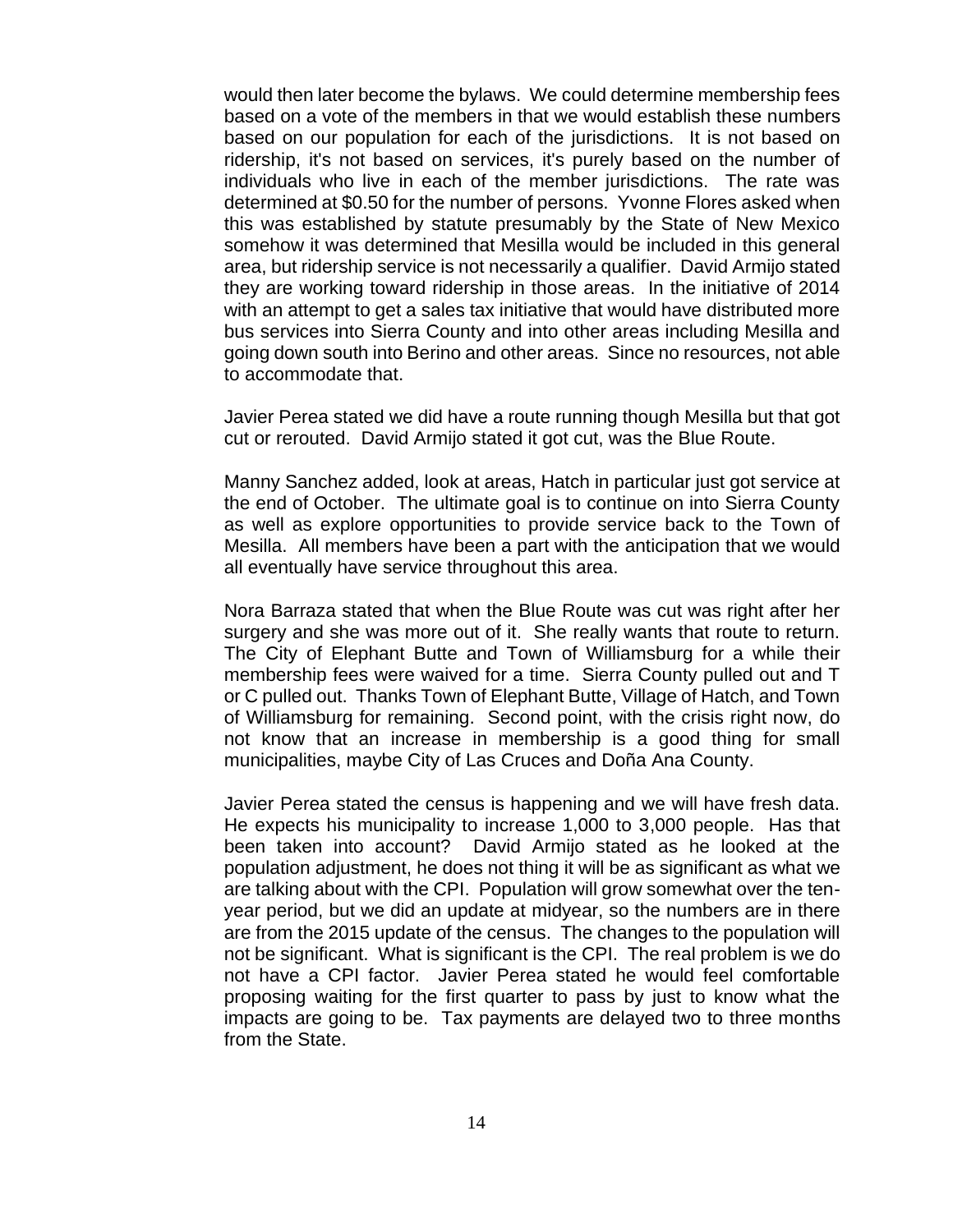Manny Sanchez echoed Javier Perea's point. The County has no clue what the impact of the pandemic is going to be on the GRT. They will not have census until 2021.

# **c. Doña Ana County FY2021 Budget Submission**

David Armijo stated this gives a good overview of the current year's budget, what we accomplished.

# **d. Title VI Plan**

Discussed previously.

# **e. Coronavirus Response**

David Armijo said very challenging four to six weeks. Leaving space behind the drivers, emergency pack for the drivers of PPE and gloves, etc. Produced own in-house bus shield. Enough materials to build two driver's shields and now have additional equipment from Home Depot. Shield is 1/4-inch plexiglass with parts, bolts locally provided and two maintenance staff producing, cost just over \$300 plus tax. If used Creative Bus out of Albuquerque their cost just for the parts, no shipping, over \$800. Saved substantial money doing this in-house. Trying to get all the buses with some kind of shield. The new buses being manufactured with the shields already manufactured. The next generation of shield will be twice the thickness, up to 1/2-inch. Have maintained staffing.

Diane Trujillo saw the information in English and do they have it in Spanish. David Armijo stated yes, multiple posters on the bus.

# **f. Modifying District Logo**

David Armijo realizes this is low hanging fruit, bust in looking at long range services. The current logo has the Albuquerque Transit Rail and Albuquerque bus, really is not our logo. Doing more partnerships would be good and new logo would reflect that.

Yvonne Flores asked about more choices than one and if it would be coming back. Javier Perea also was not keen on the color scheme. David Armijo stated he would bring them back next month.

# **g. Modify District Bylaws - Scheduling Board Meetings; Use of WebEx**

David Armijo stated we are still in the old world order, 2003, 2006 not looking at doing things in a virtual world. Less travel now, working electronically and virtually. Bylaws do not accommodate that. Take the language and add "Virtual Meetings" to the bylaws for holding meetings.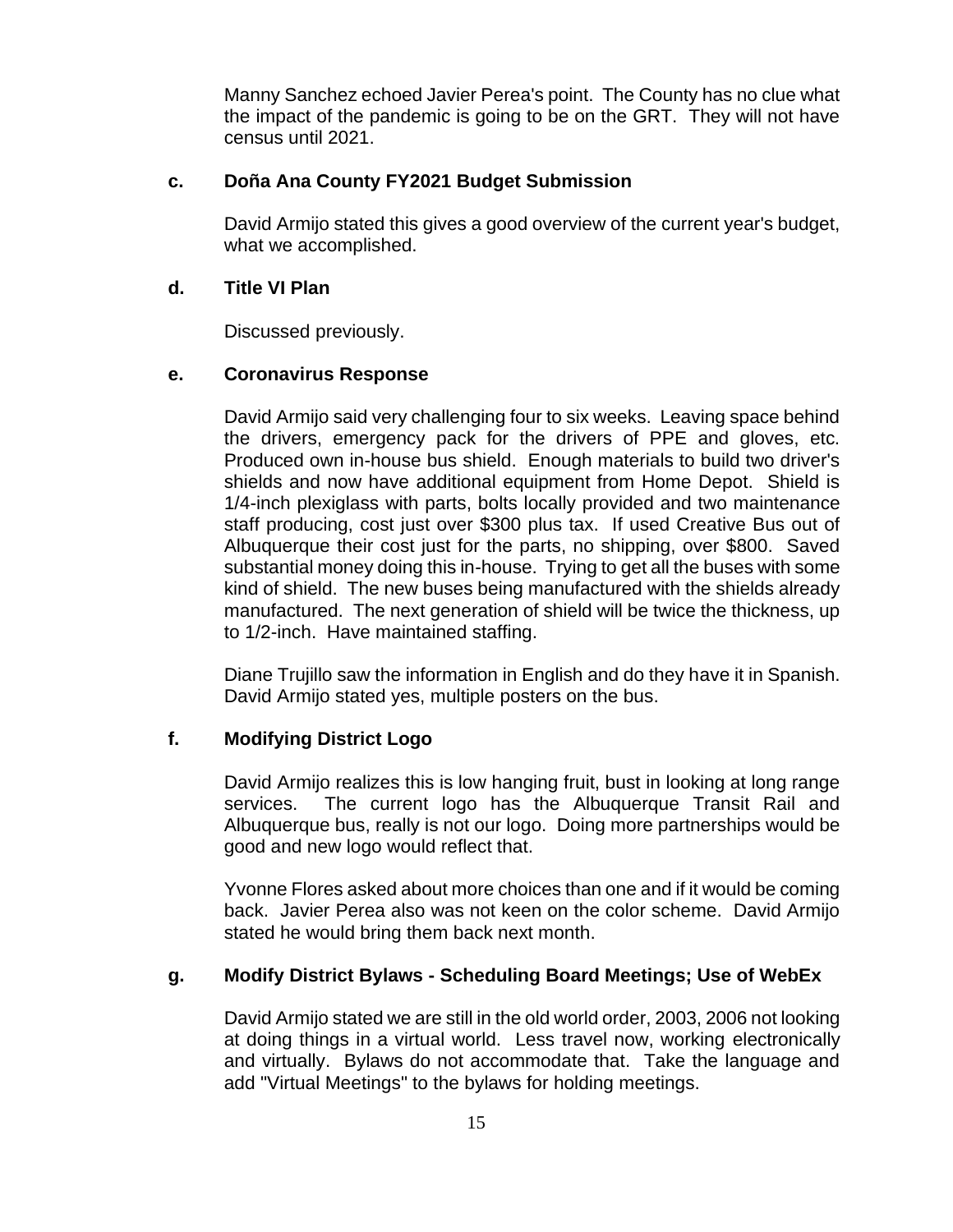# **ACTION ITEMS**

# **f. A Resolution Approving Membership Fees Amendment**

David Armijo stated we will pull this off the agenda and bring back later in the year. The Board had no objections.

# **g. A Resolution Approving Modification to SCRTD Bylaws**

Motion by Yvonne Flores, second by Manny Sanchez. Passed unanimously.

# **h. A Resolution Approving Revision to HR Handbook**

David Armijo stated he sent this out this afternoon which is the same document sent a couple months back. The only change other than the date on the cover for revision is that we are moving the senior members from Tier 1 which is the four years now to Tier 2 so they actually end up with more years, but moving into PTO program, the Personal Time Off. All the employees have been in the old program where we had sick leave, annual leave and that goes away with the new membership. We passed this through the Board 3 years ago, just bringing this back.

Manny Sanchez when would the delay be, next meeting. David Armijo stated yes.

Motion by Yvonne Flores to delay, second by Nora Barraza. Passed unanimously.

# **11. BOARD COMMENT**

Nora Barraza asked if there was an audit report done for 2019. Thought the audits were already in and approved and taken to Board's for approval. Also wanted to ask why it was delayed and if there would be a penalty for delayed/late audit and also how that affects funding sources. David Armijo stated some delay in meetings from the pandemic. Hope in the next month to bring this to the Board. The information has been going back and forth to the auditor. The auditor has not submitted the audit to the state. It is a new audit company and a lot information in arear was asked.

Nora Barraza stated this gentleman, from public comment, put him on the agenda and David Armijo do the presentation as to what the issue is and how the Board is involved.

Javier Perea thanked the Board for their confidence.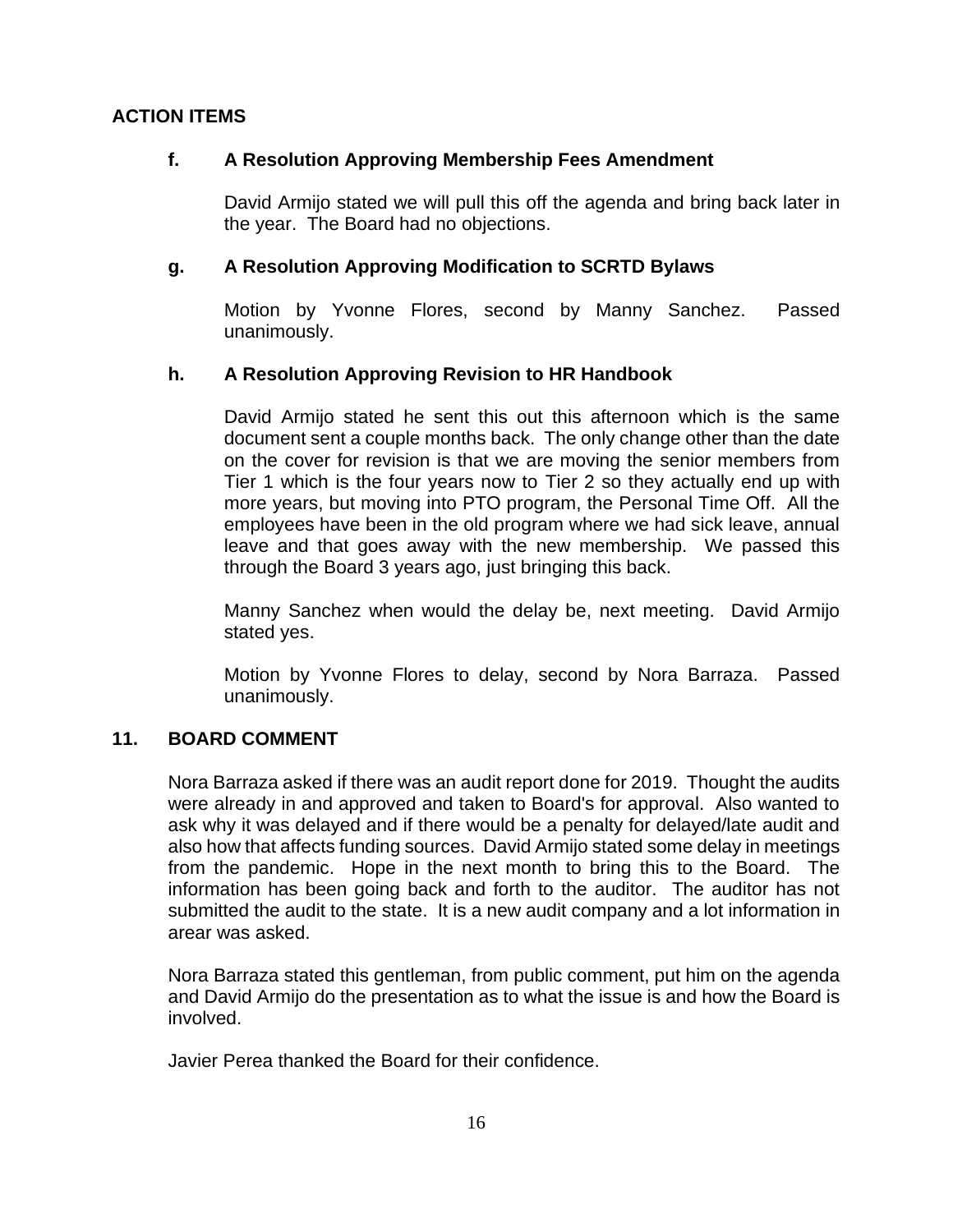Nora Barraza stated the Governor just extended the stay at home to May 15th.

# **12. ADJOURNMENT (approximately 4:28 PM)**

\_\_\_\_\_\_\_\_\_\_\_\_\_\_\_\_\_\_\_\_\_\_\_\_\_\_\_\_\_\_\_\_\_\_\_\_\_\_ Javier Perea, Chairperson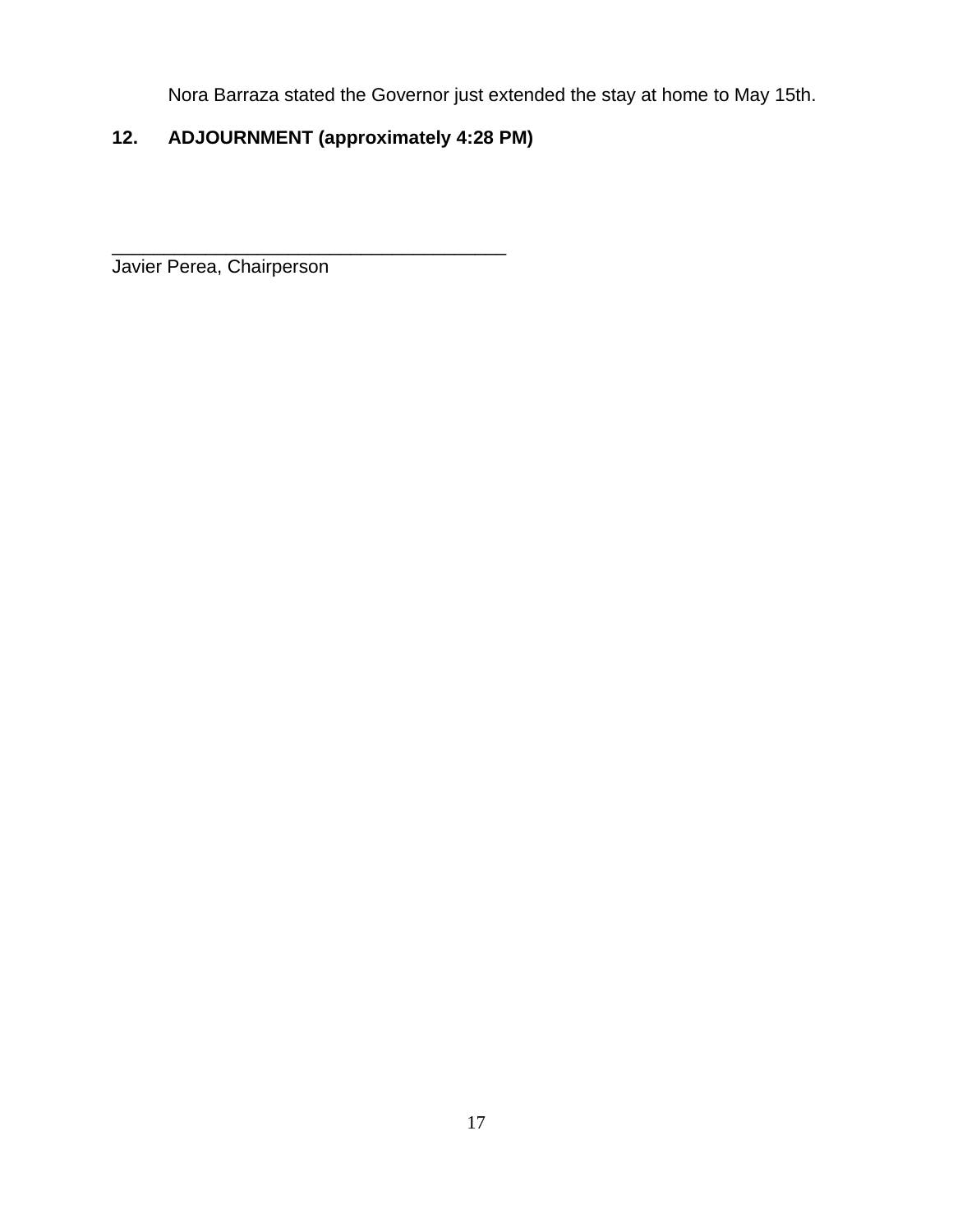## **Item #6 – First Quarter Finance Report (February)**

A verbal report will be provided at the Board meeting.

The District is required to submit its annual budget to the NM State Department of Finance and Administration (DFA) by June. Further, the department has requested the District to provide quarterly finance reports. Consequently, the District will now provide the Board with the quarterly financial reports on a quarterly basis to allow the Board the opportunity for review and approval as required by the State.

# **Bank of the West BNPParibas**

| <b>South Central Regional Transit District</b> |                 |                                  |
|------------------------------------------------|-----------------|----------------------------------|
| Quarter Three Jan, Feb & Mar 2020              |                 |                                  |
| Money Market Account 4524                      | \$<br>17,190.58 | (Interest rate at .07% per year) |
| <b>Operating Account 2003</b>                  | \$<br>34,051.81 |                                  |
| Payroll Account 2011                           | \$<br>6,785.40  |                                  |
| Totals for EOM (Ends of Month)                 |                 | \$<br>58,027.79                  |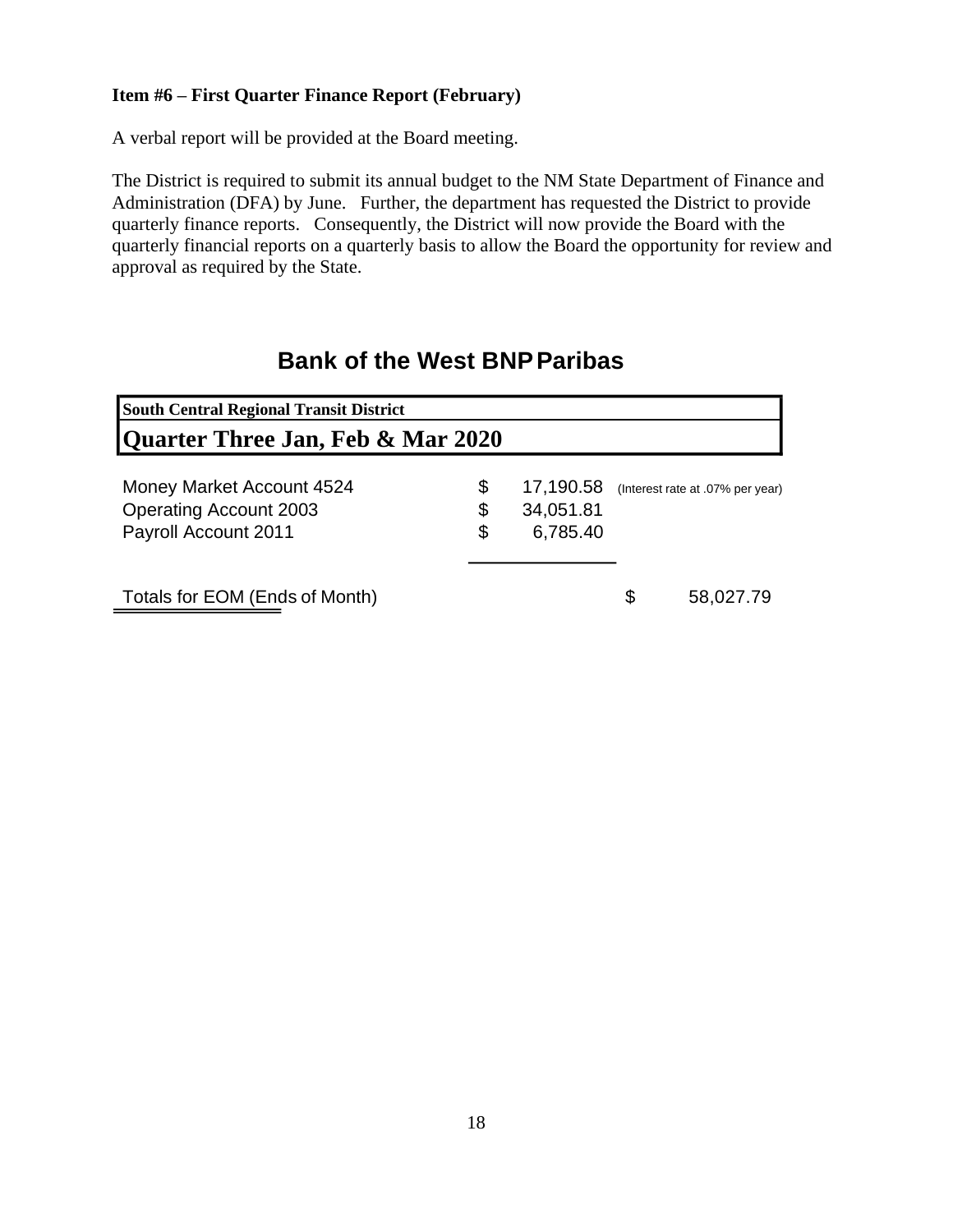| <b>FISCAL YEAR 2019-2020</b>                   |                          |                 | <b>Reporting for Quarter Three</b> |                             |       |  |  |
|------------------------------------------------|--------------------------|-----------------|------------------------------------|-----------------------------|-------|--|--|
|                                                |                          | <b>Revision</b> |                                    |                             |       |  |  |
| <b>Descriptions</b>                            | <b>Budgeted Expenses</b> | <b>Requests</b> | <b>Year to Date</b>                | <b>Jan - Mar 2020</b>       | % YTD |  |  |
| <b>Personnel Services</b>                      |                          |                 |                                    |                             |       |  |  |
| Salaries                                       | 583,366.10               |                 | \$447,163.78                       | \$157,729.43                | 77%   |  |  |
| <b>Employee Benefits</b>                       |                          |                 |                                    |                             |       |  |  |
| FICA/Medicare Tax                              | 43,726.00                |                 | \$33,599.85                        | \$<br>11,786.98             | 77%   |  |  |
| <b>Unemployment Tax</b>                        | 3,502.90                 |                 | 2,294.84<br>\$                     | \$<br>1,225.33              | 66%   |  |  |
| <b>Workers Comp Insurance</b>                  | 16,975.00                |                 | \$16,975.00                        | $\mathfrak{S}$              | 1009  |  |  |
| Health Insurance and Life                      | 66,125.00                |                 | \$46,399.77                        | $\mathfrak{S}$<br>18,043.25 | 709   |  |  |
| <b>Retirement - PERA</b>                       | 42,693.00                |                 | \$32,274.24                        | \$<br>11,667.85             | 76%   |  |  |
| Travel & Maintenance                           |                          |                 |                                    |                             |       |  |  |
| Travel - Reimbursement                         | 6,500.00                 |                 | 4,194.78                           | 1,335.83                    | 65%   |  |  |
| Fuel - WEX                                     | 118,360.00               |                 | \$80,961.84                        | \$<br>25,850.74             | 68%   |  |  |
| Maintenance on Vehicles                        | 23,250.00                |                 | 20,667.89                          | 4,147.03                    | 89%   |  |  |
| <b>Supplies</b>                                |                          |                 |                                    |                             |       |  |  |
| Equipment                                      | 28,000.00                |                 | 18,734.22                          | 4,783.00                    | 67%   |  |  |
| Supplies                                       | 7,460.00                 |                 | \$<br>7,471.84                     | \$<br>1,283.65              | 1009  |  |  |
| <b>Insurances</b>                              |                          |                 |                                    |                             |       |  |  |
| Allegiance                                     | 9,261.56                 |                 | 9,261.56                           | 1,537.74                    | 1009  |  |  |
| Automobile Insurance                           | 37,946.73                |                 | \$37,946.73                        | $\mathsf{\$}$               | 1009  |  |  |
| D&O Insurance                                  | 1,658.23                 |                 | 1,658.23                           | 236.89                      | 1009  |  |  |
| NM Municipal League - NM Self Insurer's Fund   | 27,000.00                |                 |                                    |                             |       |  |  |
| <b>Contractual Services</b>                    |                          |                 |                                    |                             |       |  |  |
| Professional Fees & Svcs/Audit                 | 12,870.00                |                 | 5,676.00                           |                             | 44%   |  |  |
| Legal Fees                                     | 4,000.00                 |                 | 1,000.00                           |                             | 25%   |  |  |
| Services ADP fees/Janitorial/RC Creations/Misc | 25,218.75                |                 | \$23,424.47                        | \$<br>6,710.02              | 93%   |  |  |
|                                                |                          |                 |                                    |                             |       |  |  |
|                                                |                          |                 |                                    |                             |       |  |  |
| Zia Therapy (July - Sept 2019)                 | 3,000.00                 |                 | \$<br>3,000.00                     |                             | 100%  |  |  |
| Zia Therapy (Oct 2019 - June 2020)             | 10,233.99                |                 | \$<br>6,822.66                     | \$<br>2,274.22              |       |  |  |
| Camino Real Newspaper                          |                          |                 |                                    |                             |       |  |  |
| FineLine Graphics & Scott Mason Graphic        | 3,500.00                 |                 | 3,120.45                           | 1,050.00                    | 89%   |  |  |
| <b>Operating Costs</b>                         |                          |                 |                                    |                             |       |  |  |
| Advertisements/Promotional                     | 150.00                   |                 |                                    |                             | 0%    |  |  |
| Conf/Seminars/Training                         | 600.00                   |                 |                                    |                             | 0%    |  |  |
| Postage                                        | 250.00                   |                 | 18.00                              | 18.00                       | 7%    |  |  |
| Office Equipment / COVID-19 Exp                | 2,851.53                 |                 | 3,961.62                           | 4,333.61                    | 139%  |  |  |
| Subscription/Dues                              | 2,100.00                 |                 | 1,803.03                           | 720.71                      | 86%   |  |  |
| Cell phone / T-mobile                          | 7,468.75                 |                 | \$<br>5,764.89                     | 1,796.86<br>\$              | 77%   |  |  |
| <b>Bus Rental</b>                              |                          |                 |                                    |                             |       |  |  |
| Utilities                                      | 6,664.49                 |                 | \$<br>5,027.50                     | 1,607.39<br>\$              | 75%   |  |  |
| <b>Bus Facility Lease</b>                      | 7,312.50                 |                 | \$<br>7,312.50                     |                             | 100%  |  |  |
| Stone, McGee & Co. Auditors                    |                          |                 | \$10,000.00                        |                             |       |  |  |
| Creative Bus Sales - SCRTD Match               |                          |                 | 17,500.00                          |                             |       |  |  |
| Zia Therapy (City Contribution)                |                          |                 | 8,000.00                           |                             |       |  |  |
| <b>Total Expenses</b>                          | \$1,102,044.53           | 0.00            | \$862,035.69                       | \$258,138.53                | 78%   |  |  |

# **Third Quarter Expenses Reporting FY 2019-2020**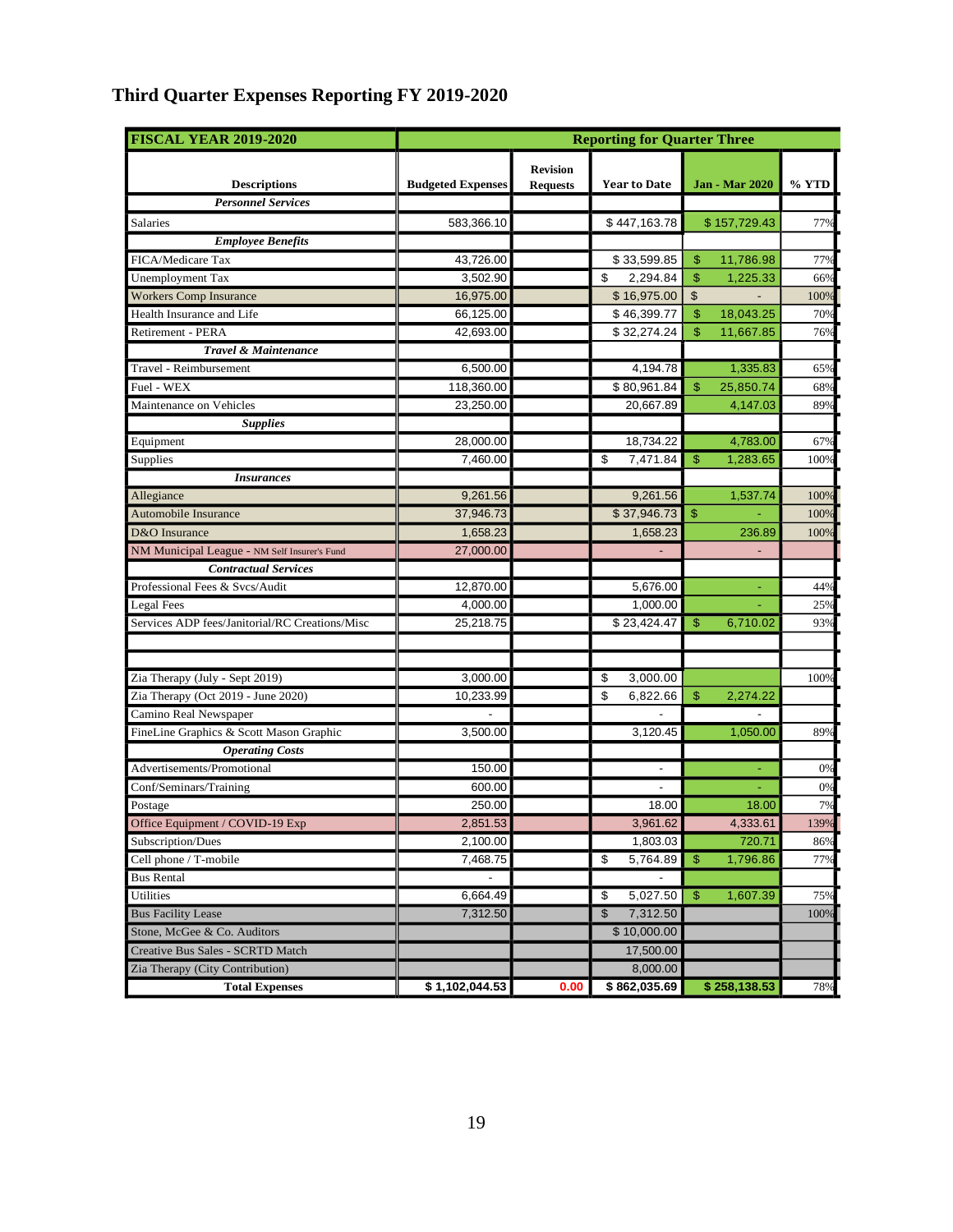# **Third Quarter Revenue Reporting FY 2019-2020**

| FY 19-20 Revenue                                                      |                    |                         |                                                              |                                |              |                            |              |         |
|-----------------------------------------------------------------------|--------------------|-------------------------|--------------------------------------------------------------|--------------------------------|--------------|----------------------------|--------------|---------|
| <b>South Central Regional Transit District</b>                        |                    |                         |                                                              |                                |              |                            |              |         |
| <b>Reporting for Quarter Three - January, February and March 2020</b> |                    |                         |                                                              |                                |              |                            |              |         |
| <b>Operating Revenue</b>                                              |                    | <b>Budgeted Revenue</b> | <b>Revision</b><br><b>Request</b><br>Increase/<br>(Decrease) | $Y-T-D$<br><b>Received PMT</b> |              | <b>Jan - March</b><br>2020 |              | % Y_T_D |
| <b>Membership Dues</b>                                                |                    |                         |                                                              |                                |              |                            |              |         |
| <b>CITY OF LAS CRUCES</b>                                             | \$                 | 49,980.00               |                                                              | $\mathbf{s}$                   | 49.980.00    |                            |              | 100%    |
| <b>DONA ANA COUNTY</b>                                                | \$                 | 43,164.00               |                                                              | \$                             | 43,164.00    |                            |              | 100%    |
| <b>SUNLAND PARK</b>                                                   | \$                 | 7,208.00                |                                                              | \$                             | 7,208.00     |                            |              | 100%    |
| <b>TOWN OF MESILLA</b>                                                | \$                 | 1,124.00                |                                                              | $\overline{\mathbf{S}}$        | 1,124.00     |                            |              | 100%    |
| <b>VILLAGE OF HATCH</b>                                               | $\mathbf{\hat{S}}$ | 843.00                  |                                                              | $\overline{\mathbb{S}}$        | 843.00       |                            |              | 100%    |
| <b>CITY OF ANTHONY</b>                                                | \$                 | 4,680.00                |                                                              | $\overline{\mathbf{S}}$        | 4.680.00     |                            |              | 100%    |
| <b>CITY OF ELEPHANT BUTTE</b>                                         | \$                 | 732.00                  |                                                              | \$                             | 732.00       |                            |              | 100%    |
| <b>VILLAGE OF</b><br>WILLIAMSBURG                                     | \$                 | 229.00                  |                                                              | $\mathbf{s}$                   | 229.00       |                            |              | 100%    |
| <b>Grants &amp; MOU</b>                                               |                    |                         |                                                              |                                |              |                            |              |         |
| Dona Ana County GRT                                                   | \$                 | 440,000.00              |                                                              |                                | \$284,000.00 |                            | \$93,600.00  | 65%     |
| Dona Ana County EOC                                                   | \$                 | 54,000.00               |                                                              | \$                             | 20,462.00    |                            |              | 38%     |
| NMDOT 5311                                                            | $\mathcal{S}$      | 90,419.53               |                                                              | $\mathcal{S}$                  | 87,381.51    |                            |              | 97%     |
| NMDOT 5311*                                                           | \$                 | 344,665.00              |                                                              |                                | \$262,059.71 |                            | \$126,873.31 | 76%     |
| Dona Ana County                                                       | \$                 | 39,000.00               |                                                              | \$                             | 27,938.15    | \$                         | 8,296.35     | 72%     |
| <b>NM DOT Capital</b>                                                 | \$                 | 80,000.00               |                                                              | $\overline{\mathbf{S}}$        | 24,695.98    |                            |              | 31%     |
| <b>Other Source Revenue</b>                                           |                    |                         |                                                              |                                |              |                            |              |         |
| <b>Bus Fares/Ticket Sales</b>                                         | \$                 | 12,500.00               |                                                              | $\mathbf{s}$                   | 10,394.19    | $\mathbf{\hat{S}}$         | 3,362.33     | 83%     |
| <b>Advertising Revenue</b>                                            | \$                 | 10,000.00               |                                                              | $\mathbf{s}$                   | 6.150.00     | \$                         | 6,150.00     | 62%     |
| <b>TOTAL REVENUES</b>                                                 | \$                 | 1,178,544.53            | \$                                                           |                                | \$831,041.54 |                            | \$238,281.99 | 71%     |

| <b>Capital Appropriations</b>      |            |                    |      |
|------------------------------------|------------|--------------------|------|
| State Legislature (facility & bus) | 293,000.00 | \$198,000.00       | 68%  |
| <b>NM DOT 5311</b>                 | 132,280.00 |                    | 0%   |
| <b>NM DOT 5311 (Bus)</b>           | 70,000.00  | 70,000.00          | 100% |
| <b>TOTAL REVENUES</b>              | 495,280.00 | \$<br>\$268,000.00 | 54%  |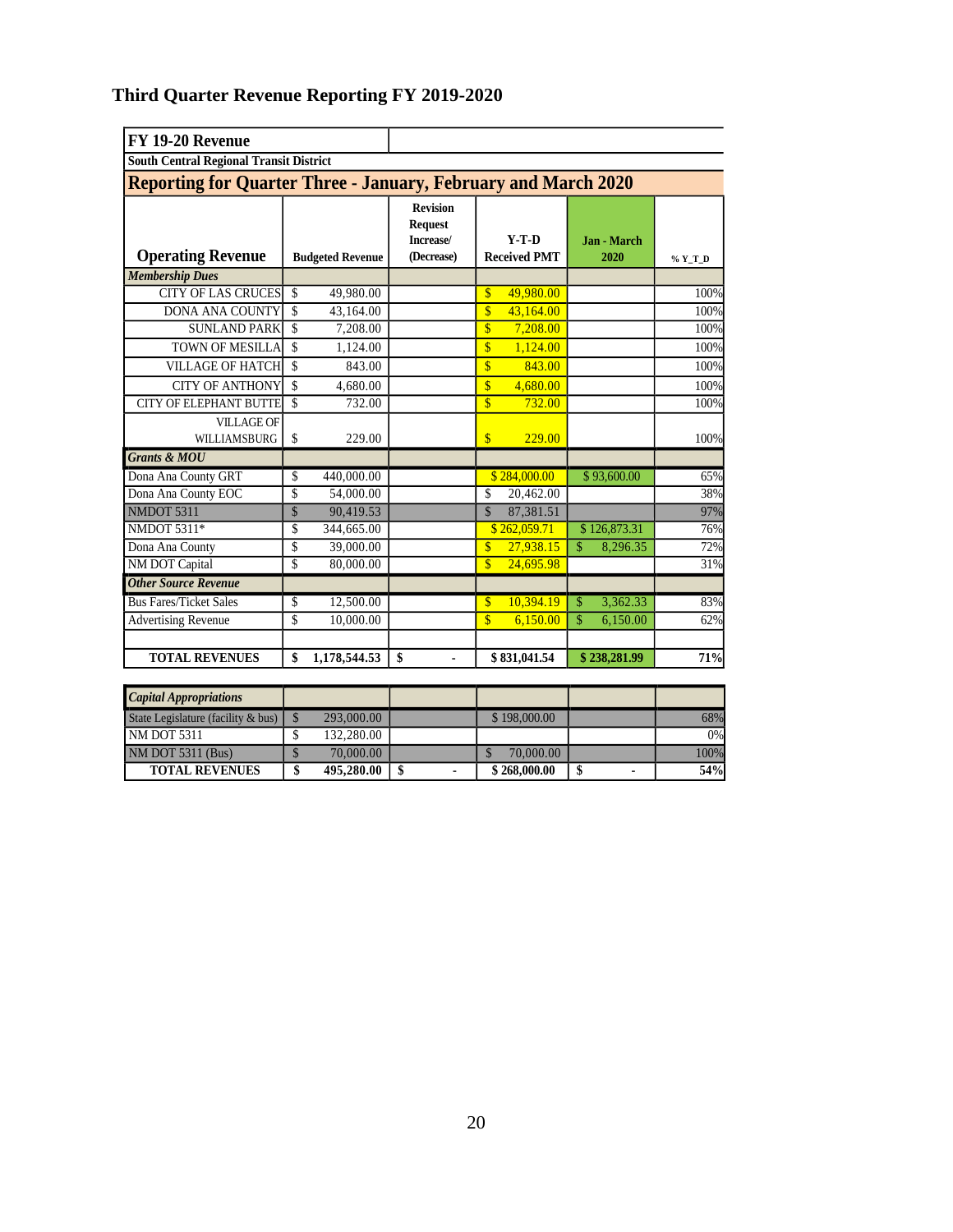#### **Item #7- Executive Director's Report- David Armijo**

A verbal report will be provided at the Board meeting.

#### **Item #8- Consent Items:**

a. Title VI Plan

The District is requested to approve a new Title VI Plan. The previous plan was approved three years ago and was a modification of the El Paso MPO plan. The new plan has been drafted by the NM DOT and modified to the SCRTD service. The Approved Document will be posted on the District Website under Accessibility.

b. The HR Handbook

The HR Handbook or manual has been in place for the past four years, initially as a Manual provided by the South Central Council of Governments (SCCOG). The Human Resource Manual was amended in the fall of 2017 and amended in 2018. The changes to the current revision include moving all of the employees to PTO. Those original employees that were governed by the SCCOG HR manual that included both sick and annual leave are now covered by PTO. This action advances the original employees from the zero to four years to the next level which now is combined into Personal Time Off (PTO). This change will simplify leave into one bank and should be more cost effective to the District while providing employees the opportunity to transfer time unused to deferred compensation. This action is consistent with the directive provided by the Board in the development of the fall 2017 HR Handbook. The Handbook was drafted based on the North Central Regional Transit District HR Handbook.

#### **Item #9 - Discussion and Action Items:**

#### a. **District FY2021 Budget Presentation**

An oral presentation will be provided by staff via PowerPoint and handouts that provide an overview of the budget in the next year.

The County has determined that they will program a flat budget for the next fiscal year. This is due to the COVID19 effect on revenues. Consequently, the District has adjusted its budget request to reflect the \$479,000 that is in the current budget. This District's request original funding request was for \$634,000. In order to lower the request by \$91,000 several budget adjustments were necessary, including elimination of one administrative position with benefits, a reduction in maintenance supplies and equipment and a reduction of \$25,000 in reserve funds. The reserve budget will be \$85,000. The District has built a small reserve that will rolled over and added to the new funds in the fiscal year.

The District is also requesting \$64,000 for pilot bus route that will provide demand response flex service. This request is an increase in funding and will provide enough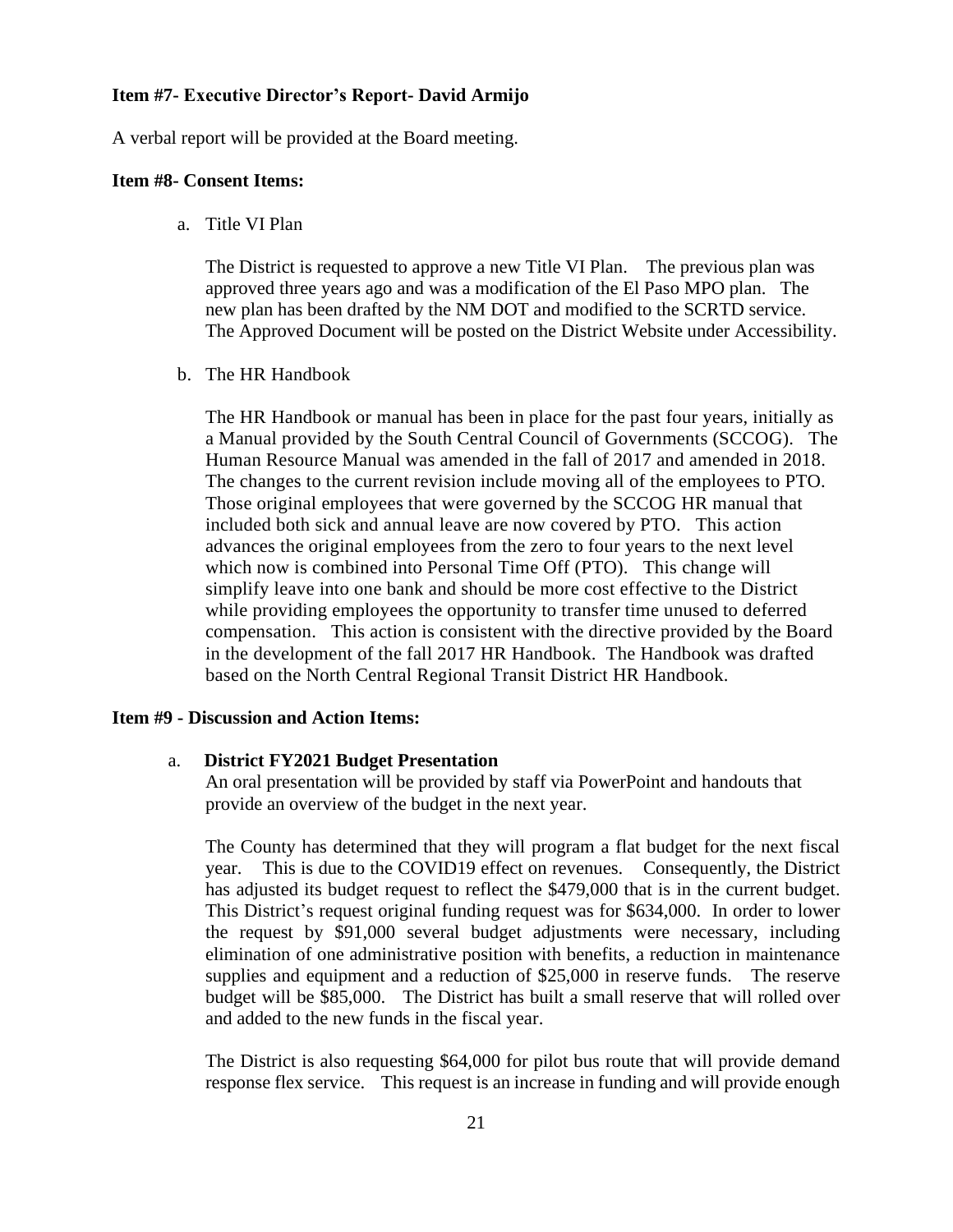funding to initiate and operate both a new bus route and a pilot demand response route. The new route will be the Yellow Route, with service from Santa Teresa, Sunland Park and El Paso. This route will carry 96,000 trips annually.

The Pilot demand response route will operate limited service, see Exhibit A below. The Pilot service will be a flex route with on demand trips. More specifically, these trips may be booked once a week for shopping or healthcare. As a flex route, the service, if continued, will qualify for state and local funding.



#### **FY 2021 Budget Revenues and Expenses**

Below are two charts that list the revenues and expenditures for the District in the next fiscal year. This includes both operating and capital expenses. Further, the Revenues will include \$85,000 in revenues from Membership fees that will establish a reserve. These funds will remain in the District's money market account. The District will maintain this reserve in the next fiscal year.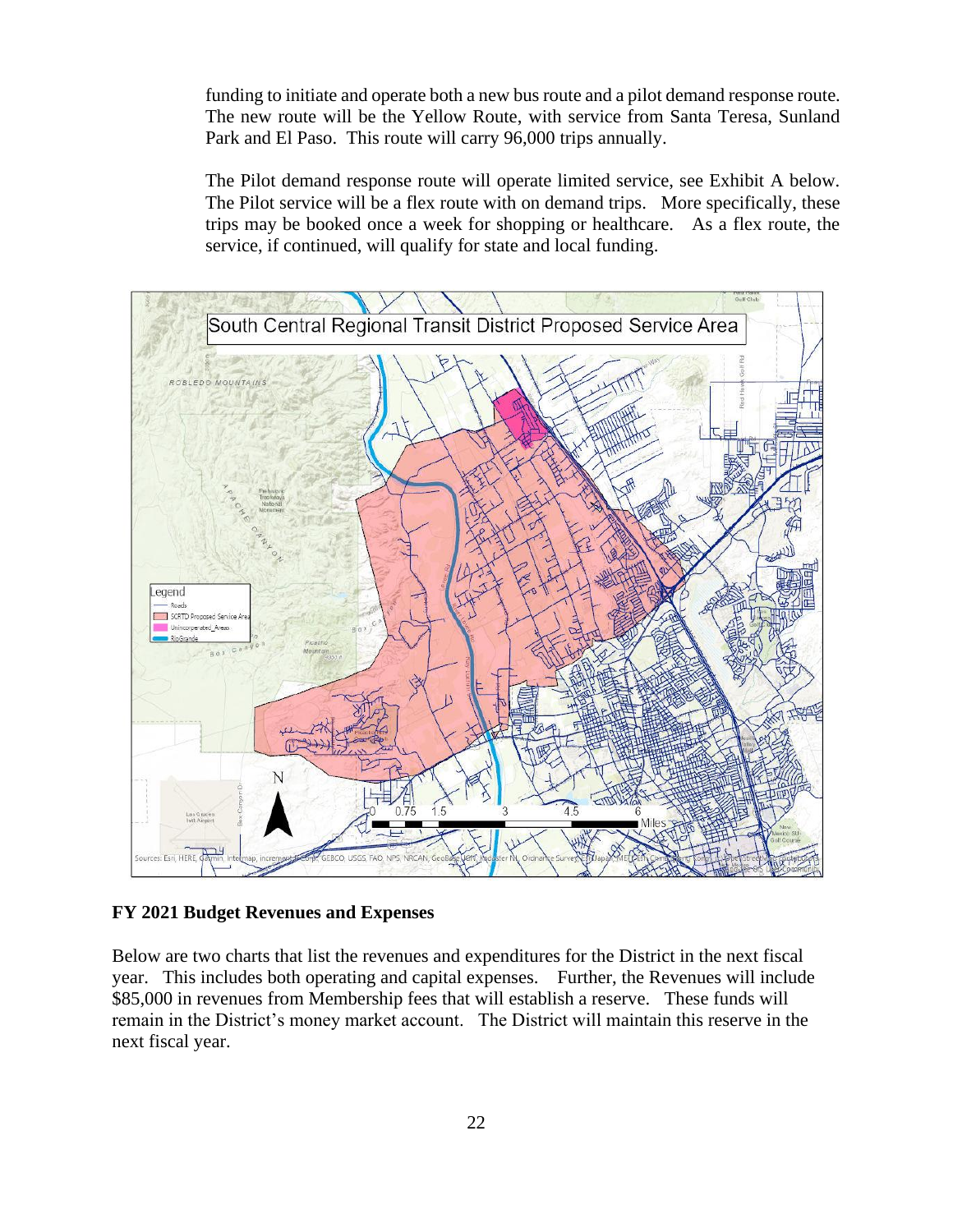| <b>South Central Regional Transit District</b>                                                                                                            |                          |  |  |
|-----------------------------------------------------------------------------------------------------------------------------------------------------------|--------------------------|--|--|
| FY 20-21 Revenue Programmed                                                                                                                               | <b>FY21</b>              |  |  |
| <b>Operating Revenue</b>                                                                                                                                  | <b>Projected Revenue</b> |  |  |
| <b>Membership Dues - Reserves</b>                                                                                                                         | 85,001.00                |  |  |
| <b>Grants &amp; MOU</b>                                                                                                                                   |                          |  |  |
| <b>Membership Dues</b>                                                                                                                                    | \$<br>25,000.00          |  |  |
| Dona Ana County GRT                                                                                                                                       | \$<br>479,000.00         |  |  |
| Dona Ana County Pilot                                                                                                                                     | \$<br>64,000.00          |  |  |
| <b>NM DOT Special Funds</b>                                                                                                                               | \$<br>64,000.00          |  |  |
| <b>TEXAS 5307</b>                                                                                                                                         | \$<br>18,500.00          |  |  |
| NMDOT 5311                                                                                                                                                | \$<br>145,419.00         |  |  |
| NMDOT 5311*                                                                                                                                               | \$<br>547,108.00         |  |  |
| <b>Other Source Revenue</b>                                                                                                                               |                          |  |  |
| <b>Bus Fares/Ticket Sales</b>                                                                                                                             | \$<br>84,000.00          |  |  |
| <b>Advertising Revenue</b>                                                                                                                                | \$<br>15,000.00          |  |  |
| <b>Sunland Park DMV Fees</b>                                                                                                                              | \$<br>37,500.00          |  |  |
| <b>Total Operations</b>                                                                                                                                   | \$1,479,527.00           |  |  |
| <b>Capital Appropriations</b>                                                                                                                             |                          |  |  |
| <b>FHWA Funds</b>                                                                                                                                         | \$<br>1,170,528.00       |  |  |
| Legislature - Local Match                                                                                                                                 | \$<br>180,000.00         |  |  |
| Legislature - Bus                                                                                                                                         |                          |  |  |
| Legislature - Facility                                                                                                                                    |                          |  |  |
| Radios                                                                                                                                                    |                          |  |  |
| <b>Support Vehicles</b>                                                                                                                                   |                          |  |  |
| Facility                                                                                                                                                  | \$<br>40,000.00          |  |  |
| NM DOT 5339 (Bus)                                                                                                                                         | \$<br>78,800.00          |  |  |
| Local Match - DAC                                                                                                                                         | \$<br>49,700.00          |  |  |
| <b>Total Capital</b>                                                                                                                                      | \$1,519,028.00           |  |  |
|                                                                                                                                                           |                          |  |  |
| <b>TOTAL REVENUES</b>                                                                                                                                     | \$<br>2,998,555.00       |  |  |
| <u>NOTES</u>                                                                                                                                              |                          |  |  |
| *FY20 & FY21 Revenue is prorated to match federal funding cycle (Oct 2020 - Sept 2021)                                                                    |                          |  |  |
|                                                                                                                                                           |                          |  |  |
|                                                                                                                                                           |                          |  |  |
| Funding Sources: 5311 Rural; 5307 Urban; FHWA Highway; Legislature Funding<br>Dona Ana County Emergency Operations Center (EOC) Migrant transport funding |                          |  |  |
| Bus Fares based on ridership of 147,000 trips                                                                                                             |                          |  |  |
| <b>NM DOT Special Funds for Pilot Project</b>                                                                                                             |                          |  |  |
| Local Match to federal capital projects (DAC)                                                                                                             |                          |  |  |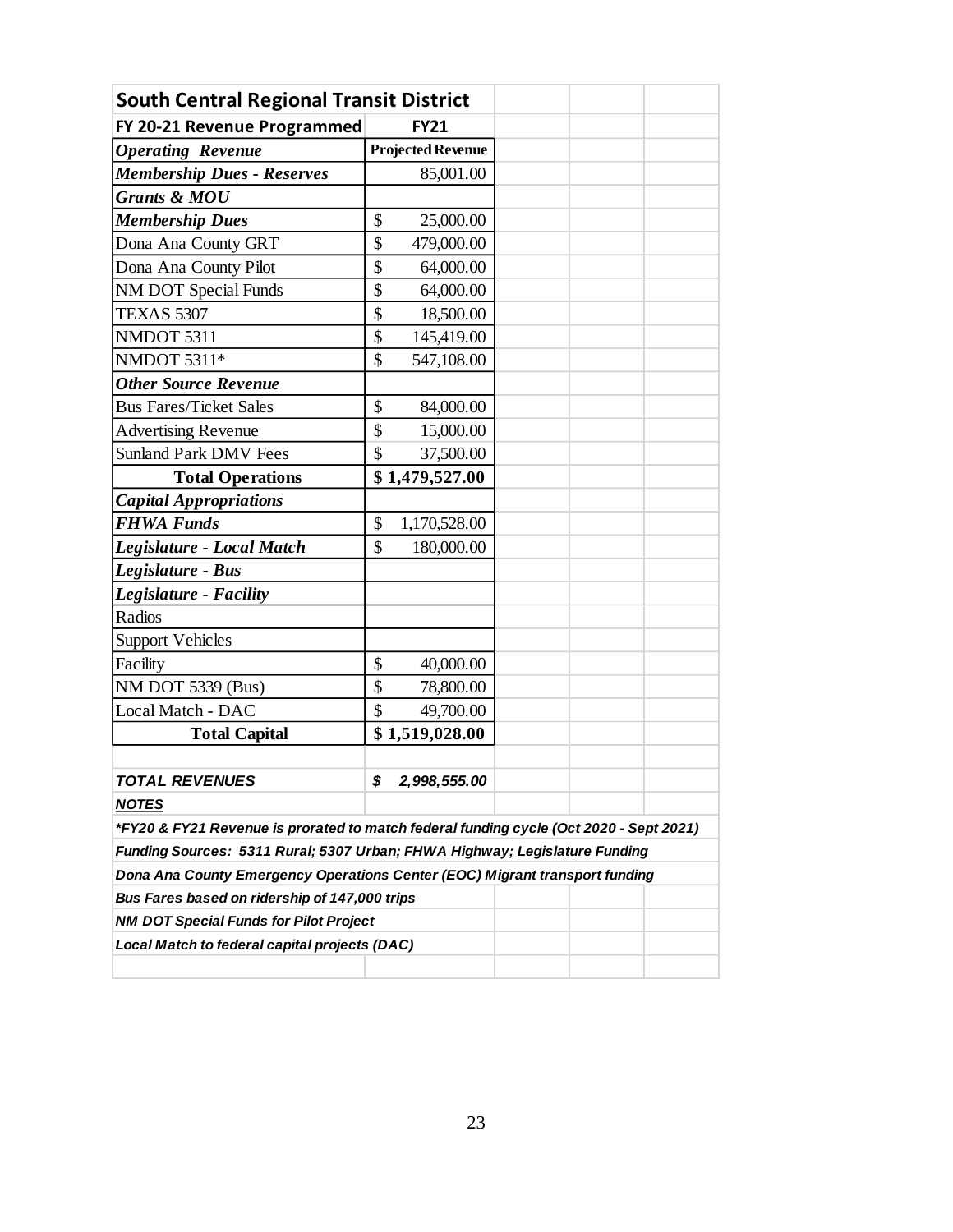| SOUTH CENTRAL REGIONAL TRANSIT DISTRICT |                    |  |
|-----------------------------------------|--------------------|--|
| FY 20-21 Expenses Programmed            |                    |  |
| <b>Operating Expenses</b>               |                    |  |
| <b>Descriptions</b>                     | <b>Expenses</b>    |  |
| <b>Personnel Services</b>               |                    |  |
| Salaries                                | 863,146.00         |  |
| <b>Employee Benefits</b>                |                    |  |
| FICA/Medicare Tax                       | 63,544.00          |  |
| Unemployment Tax                        | 11,132.00          |  |
| Workers Comp Insurance                  | 24,200.00          |  |
| Health Insurance and Life               | 113,373.00         |  |
| Retirement - PERA                       | 63,784.00          |  |
| Travel & Maintenance                    |                    |  |
| Travel - Reimbursement                  | 6,500.00           |  |
| Fuel - WEX                              | 115,000.00         |  |
| Maintenance on Vehicles                 | 25,000.00          |  |
| <b>Supplies</b>                         |                    |  |
| Equipment                               | 22,500.00          |  |
| Fareboxes                               | 2,200.00           |  |
| Supplies                                | 12,800.00          |  |
| <b>Insurances</b>                       |                    |  |
| NM Municipal Insurance                  | 66,000.00          |  |
| D&O Insurance                           | 3,640.00           |  |
| <b>Contractual Services</b>             |                    |  |
| Professional Fees & Svcs/Audit          | 18,294.00          |  |
| Legal Fees                              | 4,000.00           |  |
| Services ADP fees/Janitorial/RC 0       | 5,200.00           |  |
| <b>FineLine Graphics</b>                | 5,500.00           |  |
| <b>Operating Costs</b>                  |                    |  |
| Advertisements/Promotional              | 350.00             |  |
| Conf/Seminars/Training                  | 1,800.00           |  |
| Postage                                 | 744.00             |  |
| Office Equipment                        | 6,500.00           |  |
| Subscription/Dues                       | 2,100.00           |  |
| Cell phone / T-mobile                   | 4,800.00           |  |
| Radios                                  | 12,000.00          |  |
| <b>Utilities</b>                        | 9,820.00           |  |
| <b>Bus Facility Lease</b>               | 15,600.00          |  |
| <b>Total Expenses</b>                   |                    |  |
|                                         |                    |  |
|                                         | \$<br>1,479,527.00 |  |
|                                         |                    |  |
|                                         | 24                 |  |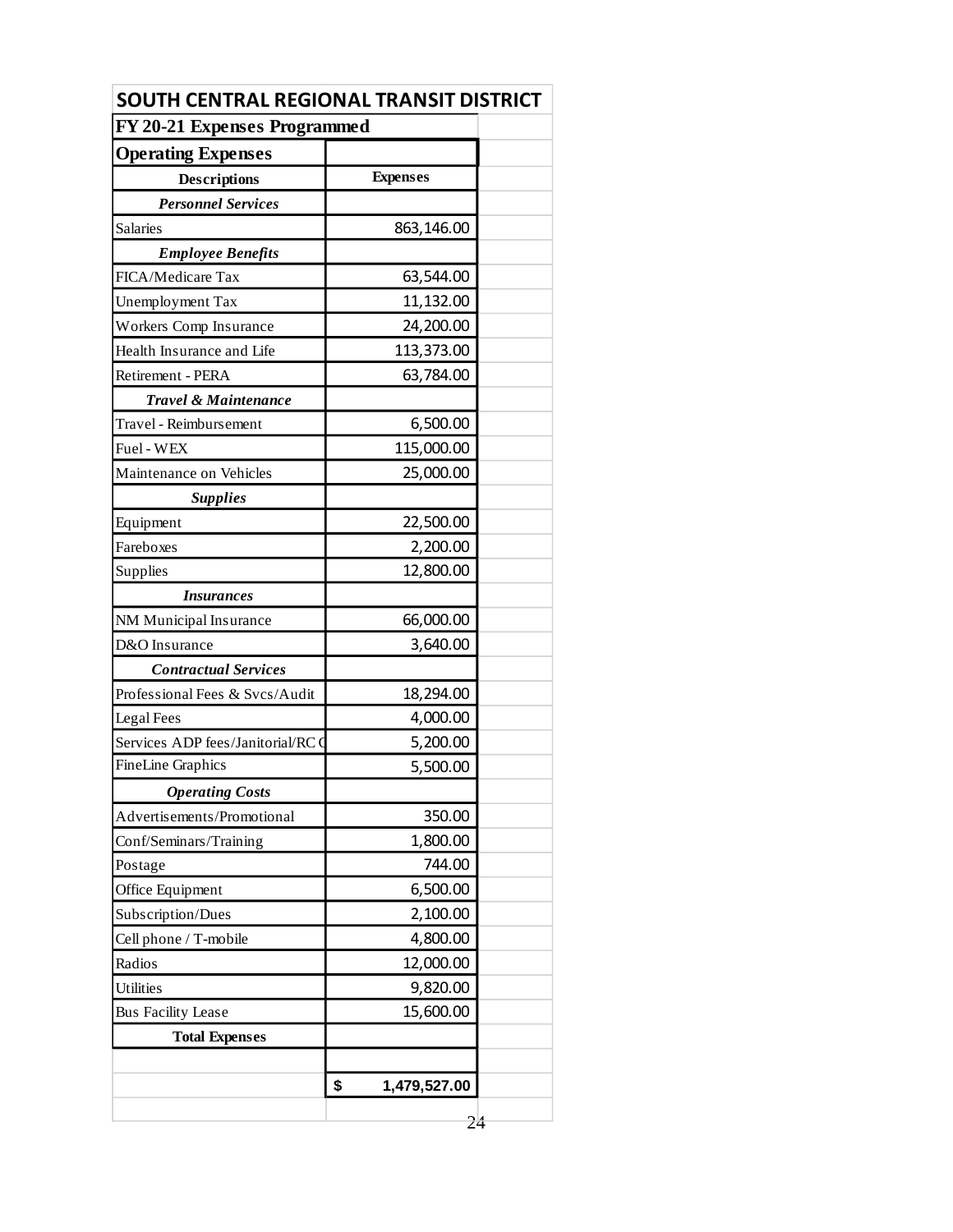#### b. **Capital Grant Funding**

The District is requesting \$49,700 in funding to support the local match for capital funds to support the purchase of one bus, facility improvements and the purchase of two hybridelectric buses. The Legislature is providing \$180,000 toward the purchase which will match the \$1,170,528 in federal funds secured via the El Paso MPO. The county funding is needed to complete the local match for federal funding. Further, the District will receive an additional \$118,800 in federal funding, more specifically, \$78,800 for a bus and \$40,000 for facility improvements.

#### **c. Ten Year Service & Financial Plan Contract Agreement**

The District has received \$50,000 in funding from the NM DOT to execute a transit study to look at transit service in the region for a ten year period. The District will program 20 percent in local match to support the study. This study is similar to the five year plan that was updated two years ago but is necessary to continue receiving federal funding in the years ahead.

In March, a Request for proposals was released and two proposals were submitted. A three member panel was convened with two members representing New Mexico transit properties and one from out of state. The three members evaluated the two proposals and recommended SBLB, LLC as the firm with the best overall score. Below is the criteria and the evaluation scores for each firm.

| <b>Ten Year Transit Service &amp; Financial Plan</b> |            |            |            |             |             |             |
|------------------------------------------------------|------------|------------|------------|-------------|-------------|-------------|
| <b>Evaluation Criteria</b>                           | <b>BHI</b> | <b>BHI</b> | <b>BHI</b> | <b>SBLB</b> | <b>SBLB</b> | <b>SBLB</b> |
| 1. Quality of approach of proposal                   | 18         | 22         | 22         | 23          | 25          | 24          |
| Proven experience of firm                            |            |            | 5          |             |             |             |
| <b>Staff Qualifications</b>                          |            |            | 4          |             |             | 5           |
| Understanding of the project                         |            |            | 4          |             |             | 5           |
| Methodology & Procedures                             |            |            |            |             |             | 5.          |
| Work, plan, scheddule & timelines                    |            |            | 4          |             |             | 5           |
| 2. Cost                                              | 15         | 15         | 15         | 14          | 15          | 15          |
| 3. Technical Resources                               | 15         | 20         | 18         | 20          | 18          | 18          |
| 4. Organization & Mgmt structure                     | 17         | 19         | 18         | 20          | 18          | 19          |
| 5. Prosper & Content Meet RFP                        | 17         | 18         | 20         | 20          | 20          | 20          |
|                                                      | 82         | 94         | 93'        | 97          | 96          | 96          |
| <b>Total Points</b>                                  |            |            | 269        |             |             | 289         |

The selected vendor, SBLB is located in Fort Worth, Texas and the management team has significant experience and can get the project done within the timeline required. There will be sufficient time to conduct the study while also engaging in community outreach.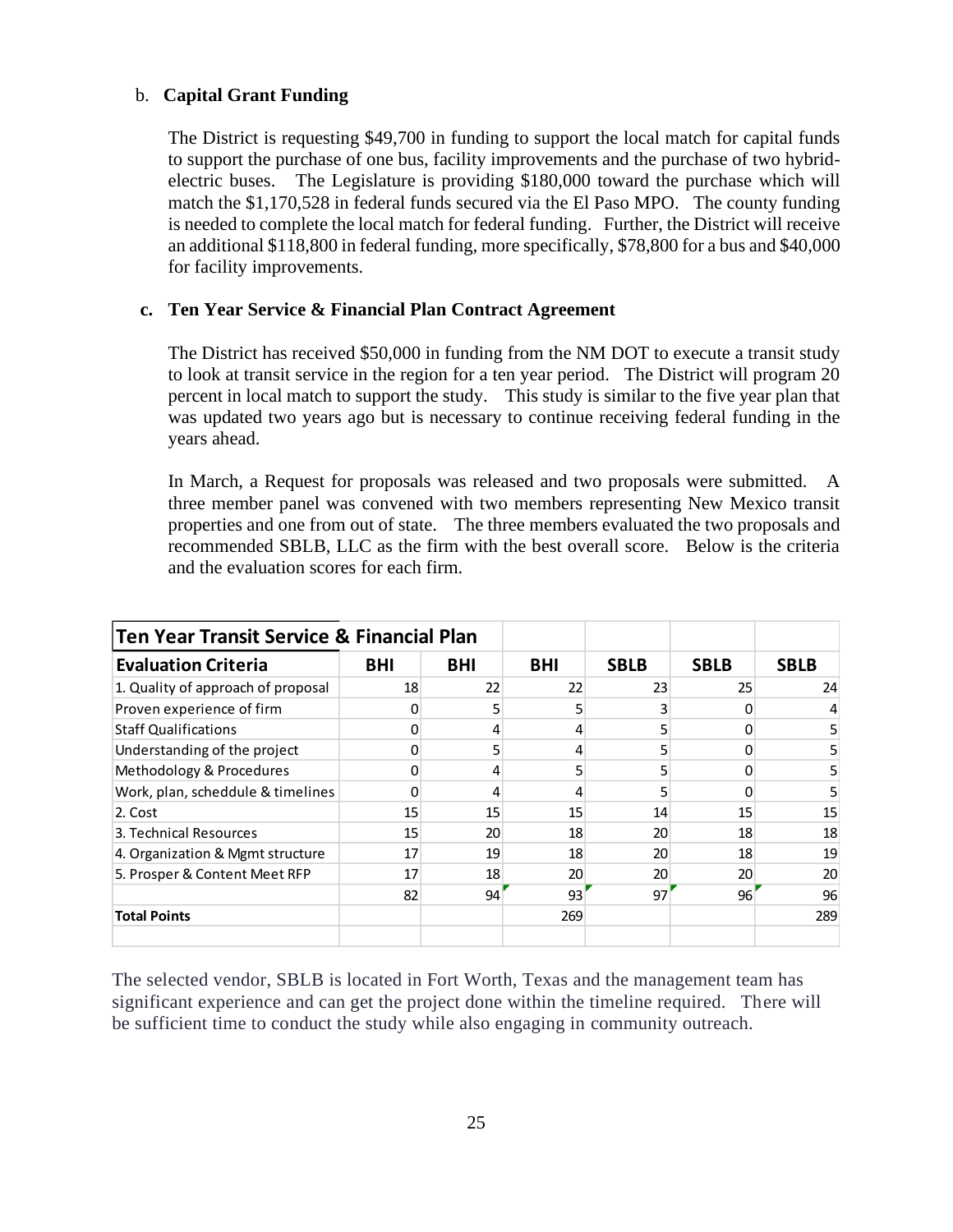#### **d. Six Year Budget Progression**

The graph below shows the annual budget progression for the Transit District. FY2016 was the first full grant year for the District. The budget, both operating and capital have a combined growth of 372 percent or a four fold increase in funding during the past six years. The District budget will double from fiscal year 2020 to fiscal year 2021. The addition of two hybrid electric buses will add over \$1.3 million to the budget. These funds will come from the El Paso MPO. A budget transfer from the TX DOT to the NM DOT has already been executed. Additionally, the District now receives funding from many more sources, including federal funds via both the New Mexico Transportation and Texas Department of Transportation (TX DOT).

|                 |              | <b>SCRTD Fiscal Year Six Year Budget Progression</b> |             |             |             |             |              |
|-----------------|--------------|------------------------------------------------------|-------------|-------------|-------------|-------------|--------------|
|                 | <b>FY 16</b> | <b>FY 17</b>                                         | <b>FY18</b> | <b>FY19</b> | <b>FY20</b> | <b>FY21</b> | <b>Total</b> |
| Agency          | \$830,992    | \$1,086,385                                          | \$888,000   | \$949,000   | \$1,476,298 | \$2,998,555 | \$8,229,230  |
| Operating       |              |                                                      |             |             |             |             |              |
| County          | \$272,192    | \$465,999                                            | \$350,000   | \$350,000   | \$440,000   | \$479,000   | \$2,357,191  |
| <b>Members</b>  | \$98,800     | \$98,800                                             | \$103,000   | \$89,000    | \$69,930    | \$25,000    | \$484,530    |
| Federal         | \$0.00       | \$419,086                                            | \$402,500   | \$426,000   | \$459,554   | \$692,527   | \$2,399,667  |
| <b>ELMPO</b>    | \$0.00       | \$35,000                                             | \$32,500    | \$0.00      | \$9,464     | \$18,500    | \$95,464     |
| Pilot - Fed     |              |                                                      |             |             | \$64,000    | \$64,000    | \$128,000    |
| Pilot - County  |              |                                                      |             |             | \$64,000    | \$64,000    | \$128,000    |
| Farebox         |              | \$8,600                                              | \$9,400     | \$98,600.00 | \$12,400    | \$84,000    | \$213,000    |
| <b>DMV Fees</b> |              |                                                      |             |             |             | \$37,500    |              |
| Advertising     |              | \$3,500                                              |             |             | \$3,800     | \$15,000    |              |
| Subtotal        | \$370,992    | \$1,018,885                                          | \$888,000   | \$865,000   | \$978,948   | \$1,479,527 | \$5,336,852  |
| Capital         |              |                                                      |             |             |             |             |              |
| Federal         | \$0.00       | \$67,500                                             | \$0.00      | \$70,000    | \$132,280   | \$1,170,528 | \$1,440,308  |
| <b>State</b>    | \$0.00       | \$0.00                                               | \$0.00      | \$0.00      | \$0.00      | \$118,800   | \$118,800    |
| Legislature     | \$460,000    | \$0.00                                               | \$0.00      | \$0.00      | \$293,000   | \$180,000   | \$933,000    |
| Members         | \$0.00       | \$0.00                                               | \$0.00      | \$14,000    | \$33,070    | \$29,700    | \$76,770     |
| County          | \$0.00       | \$0.00                                               | \$0.00      | \$0         | \$39,000    | \$20,000    | \$59,000     |
| Subtotal        | \$460,000    | \$67,500                                             | \$0.00      | \$84,000    | \$497,350   | \$1,519,028 | \$2,627,878  |
| Reserve         |              |                                                      |             |             |             |             |              |
| <b>Members</b>  |              |                                                      |             |             |             | \$85,001    |              |
| NOTE:           |              | 2021 Federal capital funds via ELMPO                 |             |             |             |             |              |
|                 |              | 2021 County funding subject to approval              |             |             |             |             |              |
|                 |              | Capital Funds are programmed in the ICIP             |             |             |             |             |              |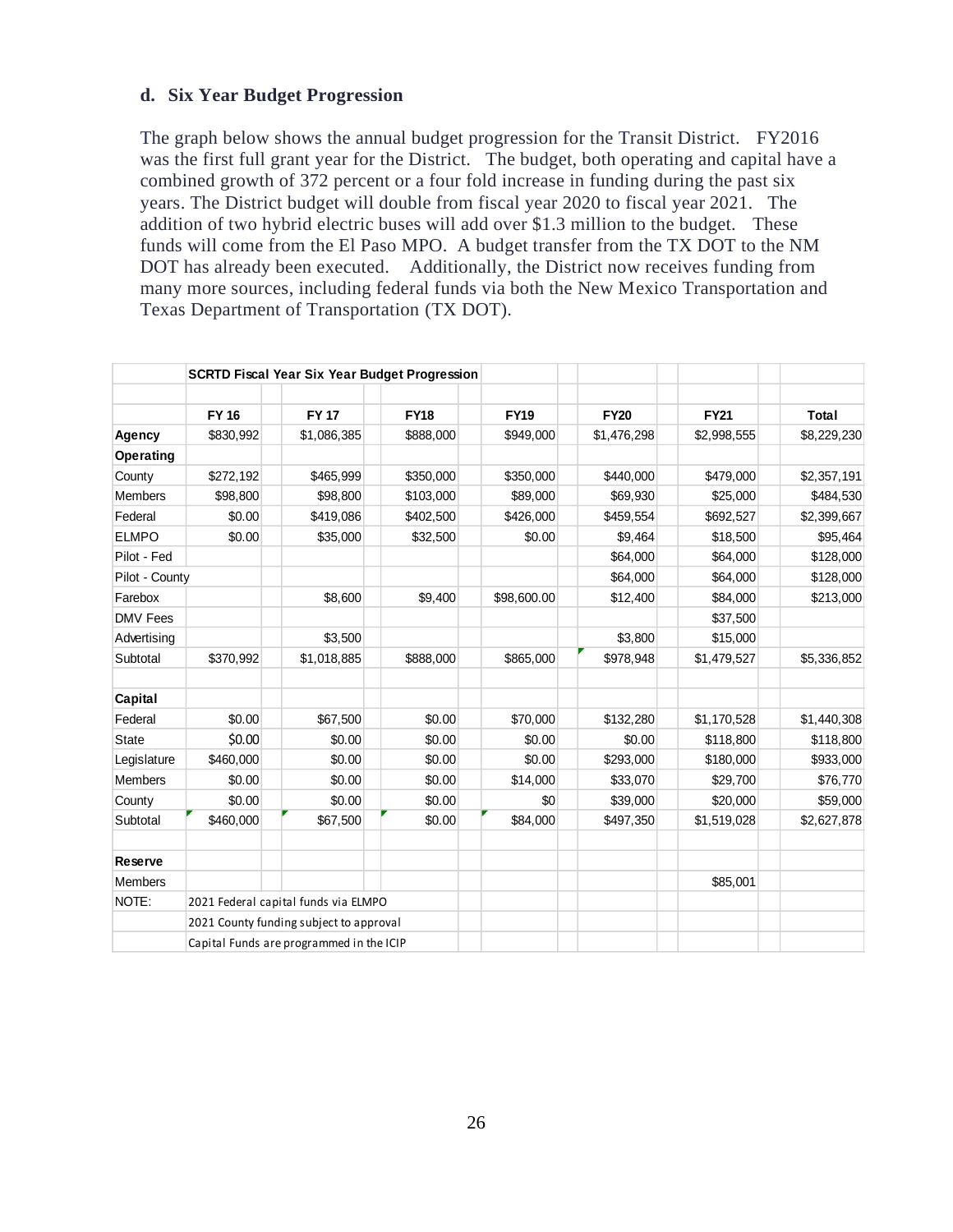**#9 Action Items: Resolutions**

## **South Central Regional Transit District**

## **Resolution Number: FY20-26**

## **A Resolution approving the Third Quarter Financial Statements from January 1st to March 31st .**

**WHEREAS**, the South Central Regional Transit District Board of Directors met in a meeting Wednesday, May 27<sup>th</sup>, 2020 in the Dona Ana County Offices, 845 N. Motel Blvd., Las Cruces, N.M.; and,

**NOW, THEREFORE, BE IT RESOLVED** by the Board of Directors of the South-Central Regional Transit District does hereby approve the Third Quarter Financial Statements from January  $1<sup>st</sup>$  to March  $31<sup>st</sup>$ .

# **ADOPTED AND APPROVED THE 27th DAY OF MAY 2020.**

Javier Perea, SCRTD Board Chair

ATTEST: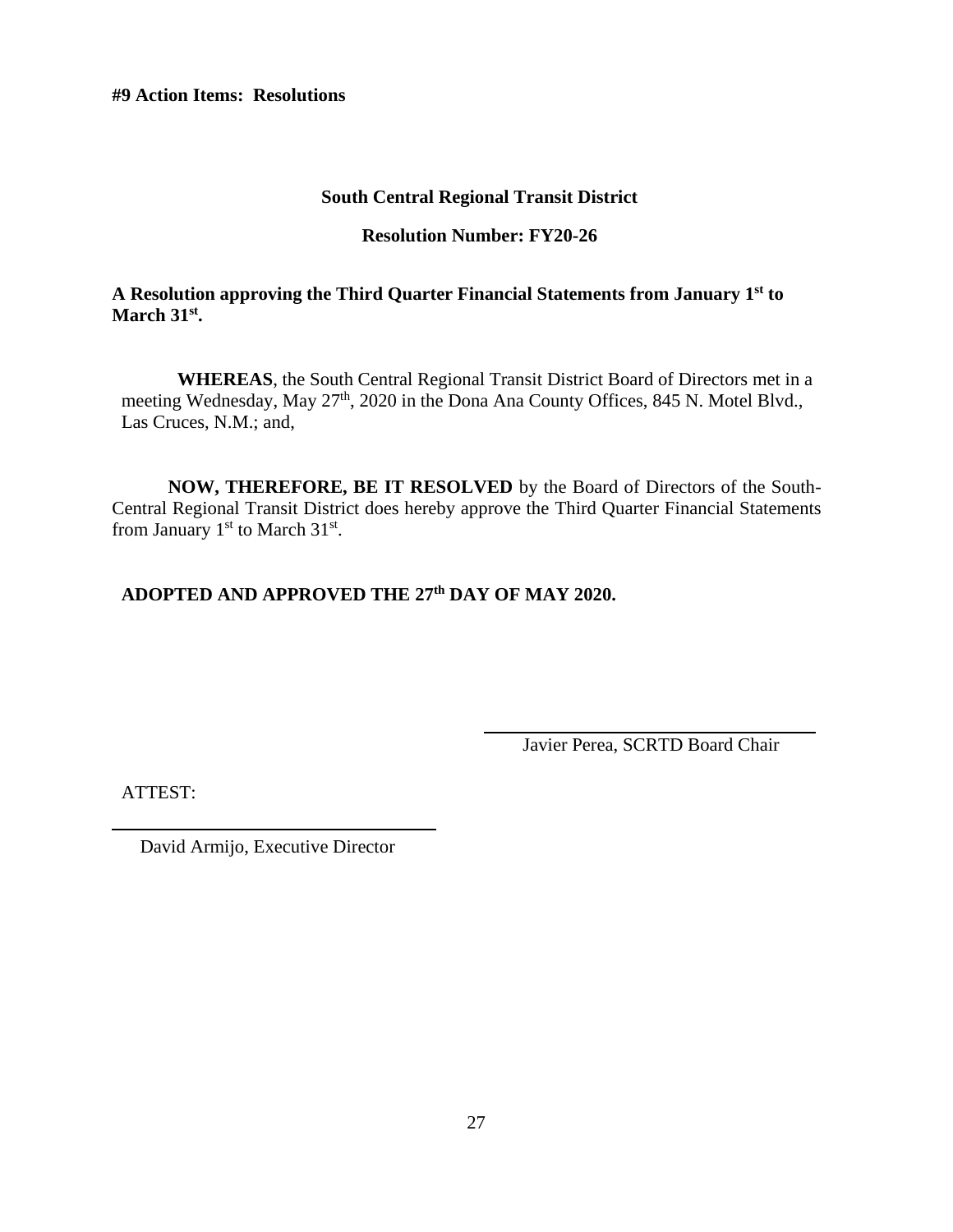**Resolution Number: FY20-27**

# **A Resolution approving the South Central Regional Transit District Title VI Plan**

**WHEREAS**, the South Central Regional Transit District Board of Directors met in a meeting Wednesday, May 27<sup>th</sup>, 2020 in the Dona Ana County Offices, 845 N. Motel Blvd., Las Cruces, N.M.; and,

**WHEREAS**, the South Central Regional Transit District accepts the Title VI Plan.

**NOW, THEREFORE, BE IT RESOLVED** by the Board of Directors of the South-Central Regional Transit District does hereby approve the Title VI Plan.

# **ADOPTED AND APPROVED THE 27 th DAY OF MAY 2020.**

Javier Perea, SCRTD Board Chair

ATTEST: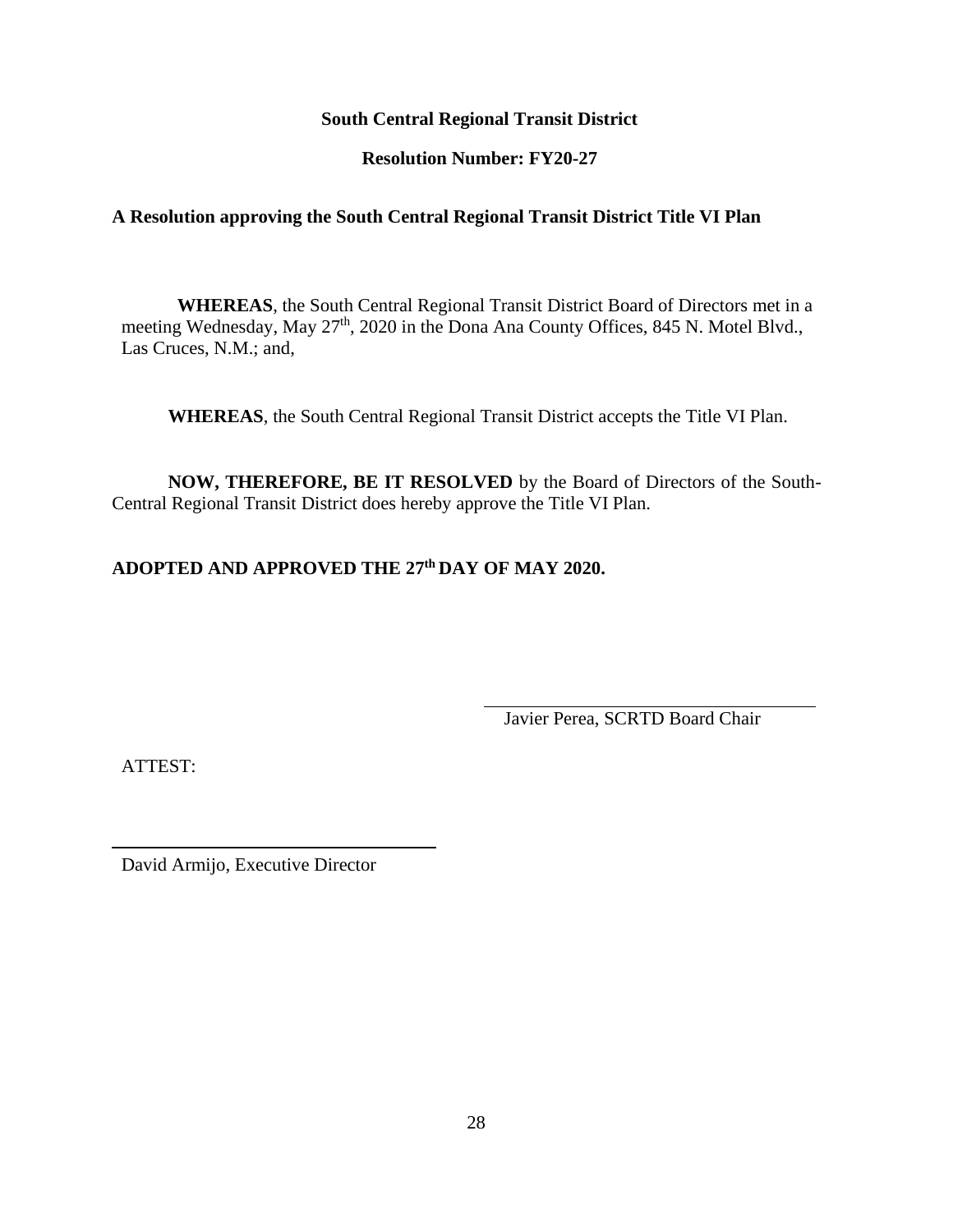## **Resolution Number: FY20-28**

## **A Resolution approving a Revision to HR Handbook effective May 27, 2020**

**WHEREAS**, the South Central Regional Transit District Board of Directors met in a meeting Wednesday, May 27<sup>th</sup>, 2020 in the Dona Ana County Offices, 845 N. Motel Blvd., Las Cruces, N.M.; and,

- a. **WHEREAS**, the South Central Regional Transit District accepts the Revision of the HR Handbook.
- b. **NOW, THEREFORE, BE IT RESOLVED** by the Board of Directors of the South-Central Regional Transit District does hereby approves the May 27 Revision to the HR Handbook.

# **ADOPTED AND APPROVED THE 27 th DAY OF MAY 2020.**

Javier Perea, SCRTD Board Chair

ATTEST: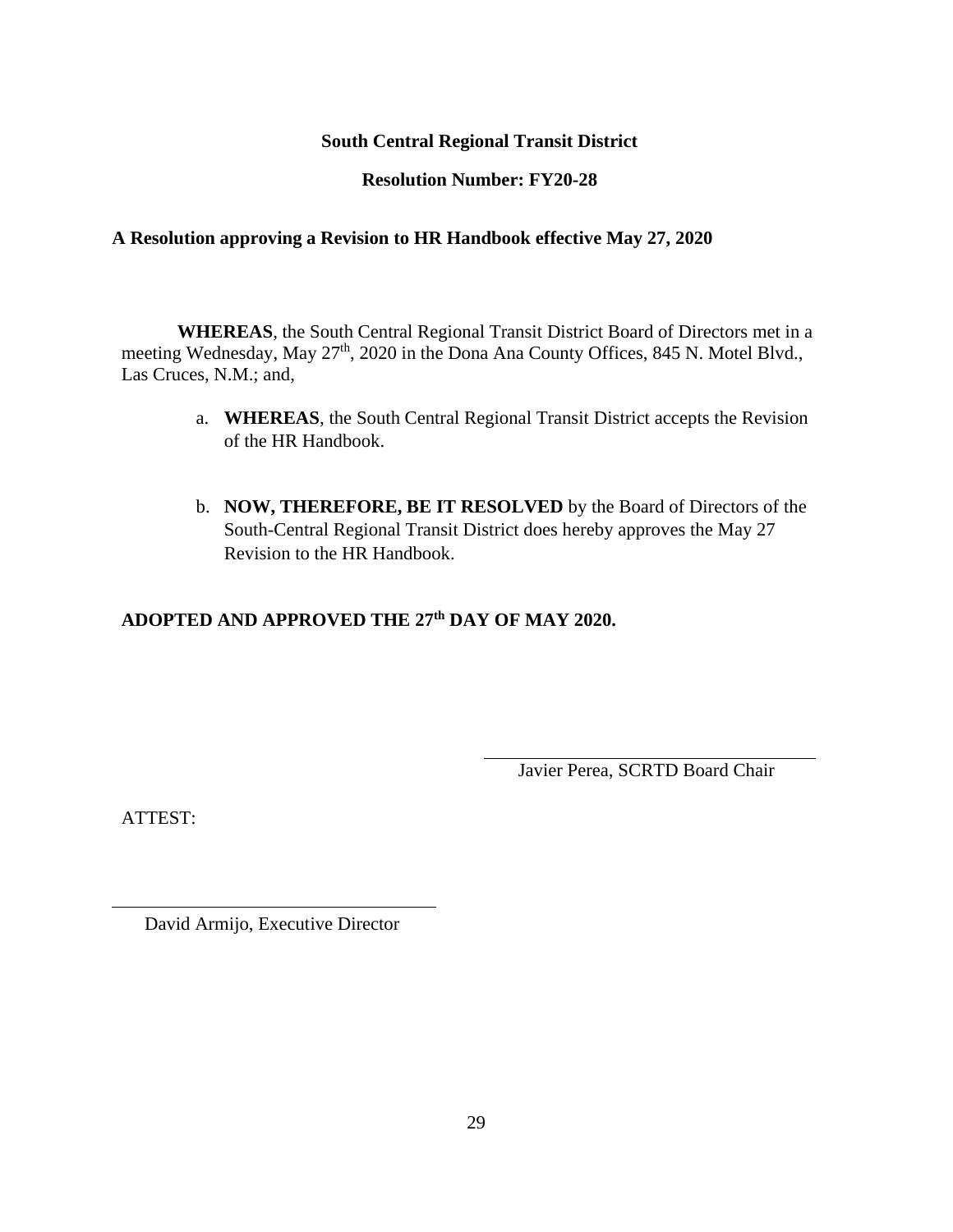#### **Resolution Number: FY2029**

## **A Resolution approving the South Central Regional District Budget for Fiscal Year July 1st , 2020 to June 30th , 2021**

**WHEREAS**, the South Central Regional Transit District Board of Directors met in a meeting Wednesday, May 27th, 2020 at the Dona Ana County Offices, 845 N. Motel Blvd., Las Cruces, N.M.; and,

**WHEREAS**, the South Central Regional Transit District approves the Budget for Fiscal Year July  $1<sup>st</sup>$ , 2020 to June 30<sup>th</sup>, 2021,

**NOW, THEREFORE, BE IT RESOLVED** by the Board of Directors of the South Central Regional Transit District does hereby approve the Fiscal Year Budget for 2020 to 2021.

**ADOPTED AND APPROVED THE 27th DAY OF MAY 2020.**

Javier Perea, SCRTD Board Chair

ATTEST: